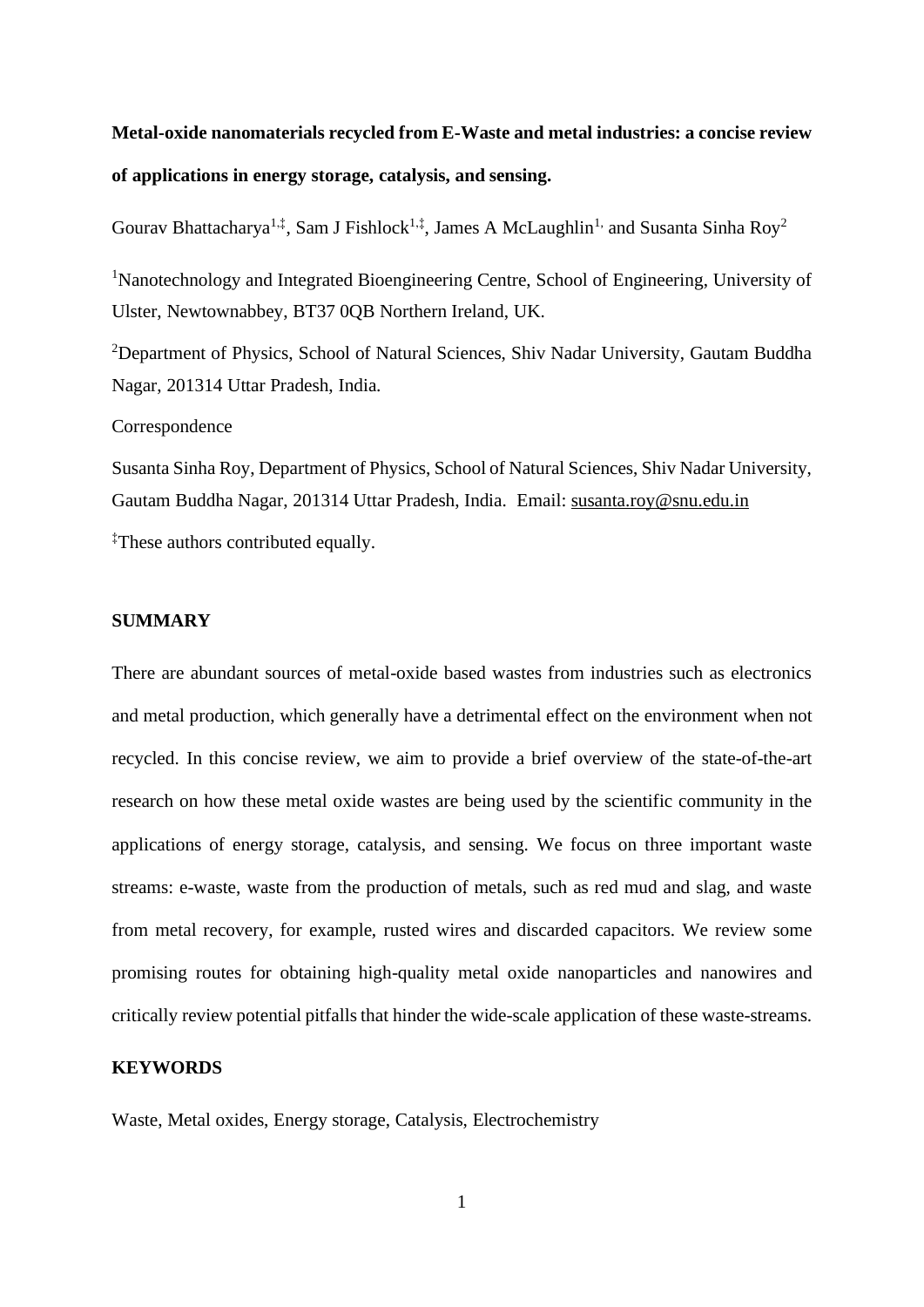### **1. INTRODUCTION**

As our planet's population increases in the coming decades, we require innovative methods to deal with all our distinct types of waste, including metal-oxide inorganic wastes from the electronics and metal production industries. However, growing awareness among populations worldwide is leading to pressure on governments and intergovernmental bodies to take action on waste reduction. Whilst the re-use and recycling of biomass  $1-3$ , paper  $4$ , cardboard  $5$ , and, increasingly, plastics  $6$  and polymers  $7$  have received a significant amount of research and publicity <sup>8</sup>, the re-use of many inorganic metal-oxide materials is relatively embryonic. Meanwhile, there is a wealth of research in the synthesis of metal-oxide nanomaterials for many applications, but especially in electrochemical energy storage, catalysis, and sensors. Thus, we hope to encourage more research on how some metal oxide wastes can be increasingly recycled for usage in these applications.

The sheer overall mass of inorganic waste produced each year poses a significant challenge to our environment but, correspondingly, offers a significant opportunity if these can be usefully re-used. A summary of the dominant types of wastes, estimated current production, and current usage is shown in table 1. For example, the electronics industry was estimated to produce 35 million tonnes of waste in 2014<sup>9</sup>. In metal production industries, aluminium production yields a waste by-product of around 120 million tonnes of waste 'red mud' each year, adding to a stockpile of around 3 billion tonnes <sup>10</sup>. Red mud is an iron-oxide rich mixture of several metal oxides, including  $SiO_2$  and  $Al_2O_3$ <sup>11</sup>. Meanwhile, the estimated annual global production of iron slag is 300 to 360 million tonnes, along with 190 to 290 million tonnes of steel slag.<sup>12</sup>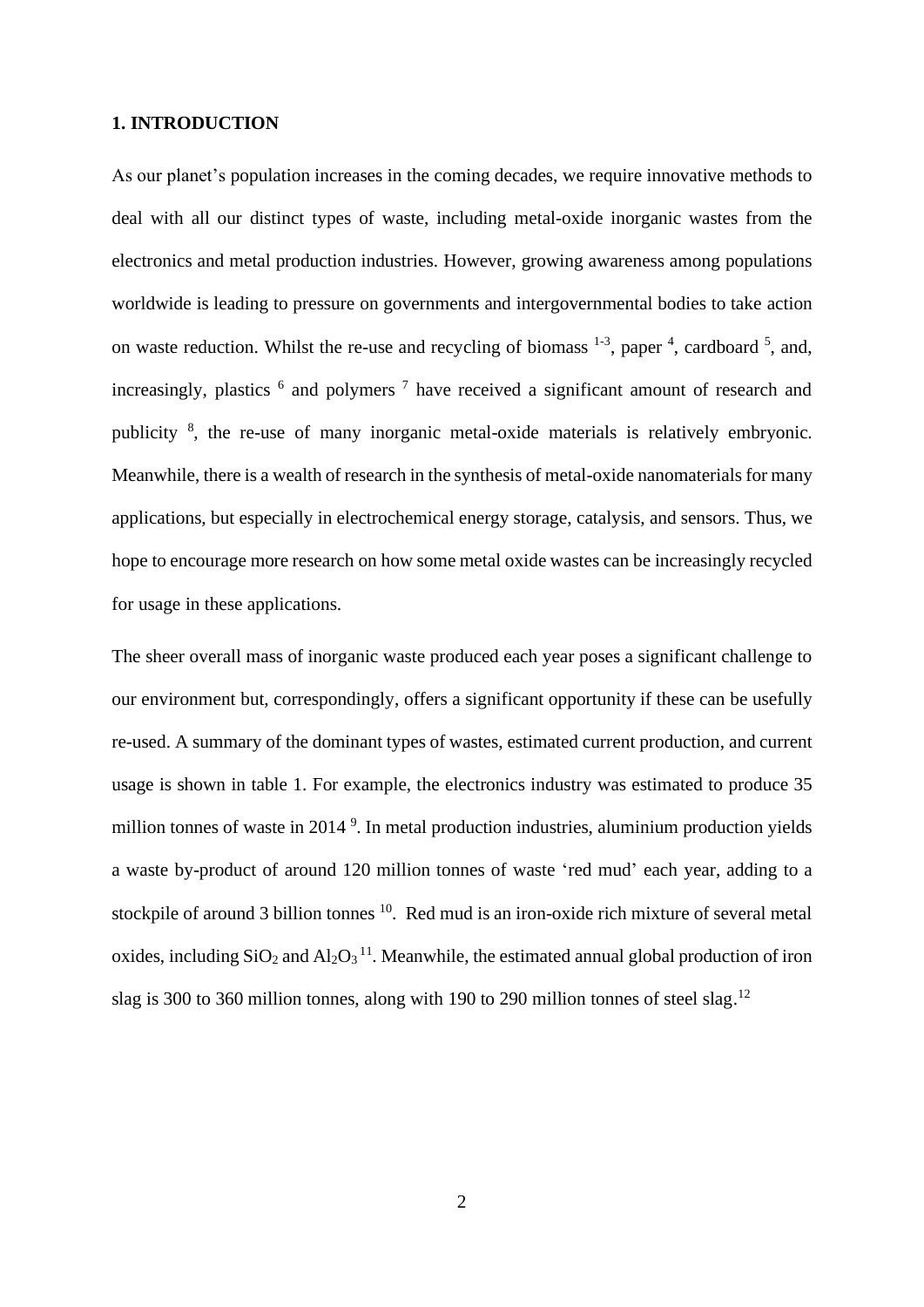| Class of waste                | <b>Estimated current</b><br>production               | <b>Current use of wastes</b>                                                                                                               |  |  |
|-------------------------------|------------------------------------------------------|--------------------------------------------------------------------------------------------------------------------------------------------|--|--|
| Electronic waste              | $\sim$ 35 million tonnes <sup>9</sup>                | Some raw metals (copper, gold, etc.) are recovered.                                                                                        |  |  |
| Metal production<br>(Red mud) | $\sim$ 120 million tonnes<br>of waste $10$           | Largely stored in red mud lakes <sup>13</sup> , some research for use in<br>building materials <sup>14</sup> and dye removal <sup>15</sup> |  |  |
| Metal production<br>(Slags)   | $\approx$ 490 to 650 million<br>tonnes <sup>12</sup> | Currently either used for making cement, iron recovery <sup>16</sup> or<br>deposited in storage yards $17$                                 |  |  |

**TABLE 1** Summary of the current production and utilization of the wastes focused on in this review.

One issue arising from the 'production' of this high quantity of waste is how it is stored. The storage of such an extensive amount of waste has damaged and degraded the environment in many countries. For example, infamously in 2010, a lake, holding around a million tonnes of red mud sludge spilled out into the environment near Kolontar, Hungary<sup>13</sup>. Nine people died from contact with the highly alkaline sludge and over 100 were injured, whilst an area of some 800 hectares of land was damaged. Thus, the environmental and human cost of metal-oxide based wastes is becoming more recognizable, and scientific interest is growing to tackle this issue.

The recycling and so-called 'urban mining' of e-wastes and other wastes into *pure metals* is well-reviewed elsewhere, for example by Zeng *et al.*<sup>18</sup>. Here, we wish to encourage research into how waste-based metal oxides, rather than being purified into metals, may be used. In this review, we focus on methods to help utilize some sources of waste that damage our environment and convert them into materials that help our planet. Mainly, we aim to highlight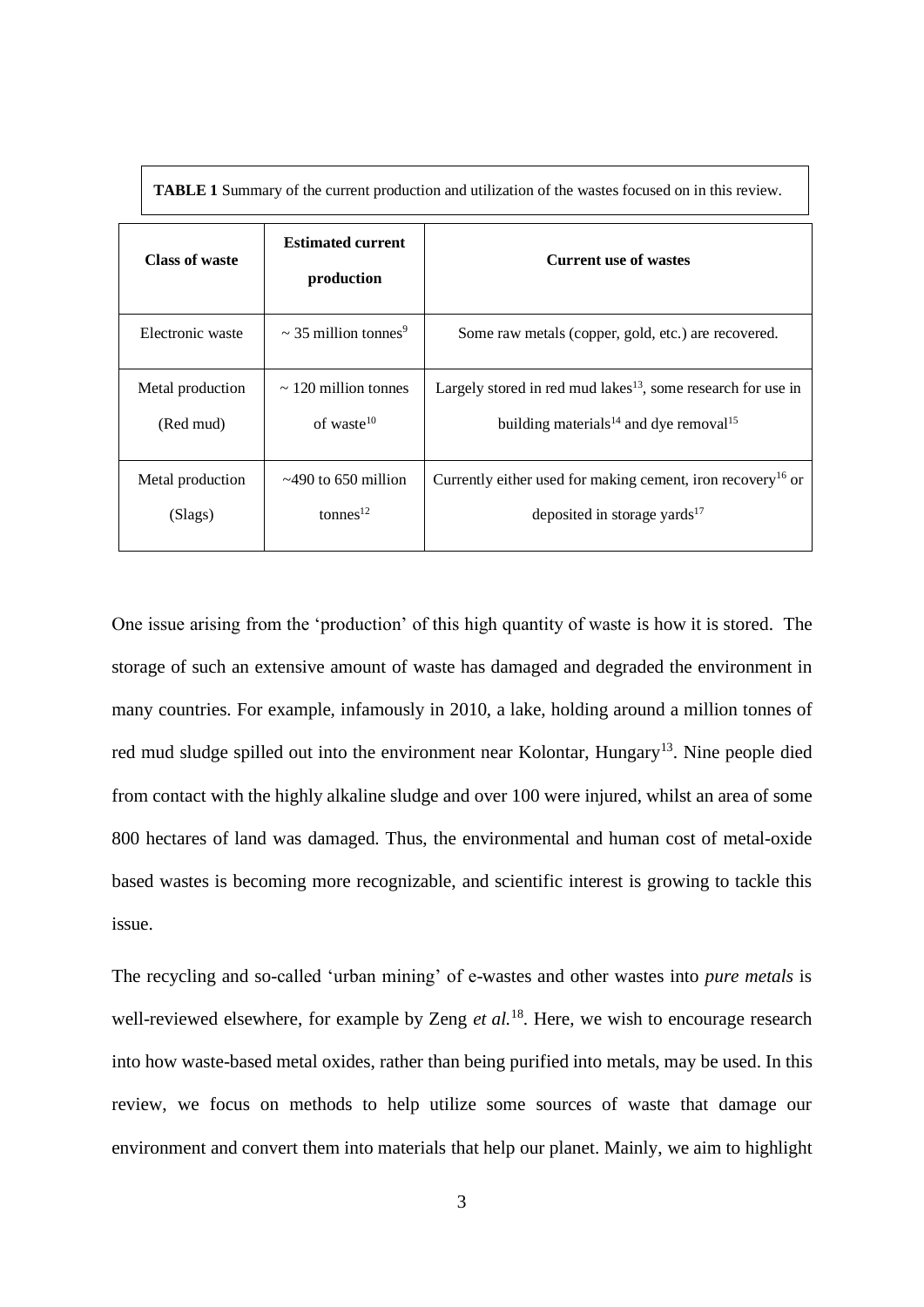some of the sources, processing methods, and applications for metal-oxide waste-based materials in electrochemical energy storage (batteries and supercapacitors), in catalysis, and also as electrode materials for electrochemical sensors.

# **2. SOURCES, PROCESSING, AND APPLICATIONS OF INORGANIC WASTE 2.1. E-waste**

The revolution in information communication technology has led to an abundance of E-wastes in many countries, but innovative ways to deal with this waste are appearing. The re-use of waste manganese batteries is attracting research as an abundant source of waste metal oxides: some 60 billion manganese-based batteries are produced annually <sup>19</sup>. For example, Lu Zhan *et al.* <sup>20</sup> recently produced nano-zinc oxide for potential sensing and catalysis applications, from discarded zinc-manganese batteries as shown in Figure 1 A). Initially, the zinc hull of the battery was removed and loaded into a corundum crucible and heated in a furnace under airflow and condensed onto a silicon steel sheet. Oxidation was controlled using a fibre-felt wrap around the crucible, which enabled a high (90.94 %) recovery of zinc to nano-zinc oxide on the steel substrate. The nano-zinc oxide had a crystalline, whisker morphology of  $\sim 80$  nm diameter. Whilst this work demonstrated a potentially promising route for the re-use of Zinc manganese batteries, the material was not used in an application and cannot be compared with virgin materials, and no overall cost or environmental analysis was performed. Furthermore, Farzana et.al<sup>21</sup> recovered Mn<sub>3</sub>O<sub>4</sub> by initially pulverizing spent Zn-C battery powder, which contained MnO2, in a ball milling machine, and subsequent thermal transformation of the powder up to 900 °C. The treated  $Mn_3O_4$  powder showed promising performance as supercapacitor electrodes, with a specific capacitance of 125 F  $g^{-1}$  at 5 mV s<sup>-1</sup> scan rate and 80 % retention after 2100 cycles (1.2  $Ag^{-1}$  current density), it should be noted that a Mn<sub>3</sub>O<sub>4</sub> synthesised from a commercial precursor<sup>22</sup> showed a significantly higher capacitance:  $416$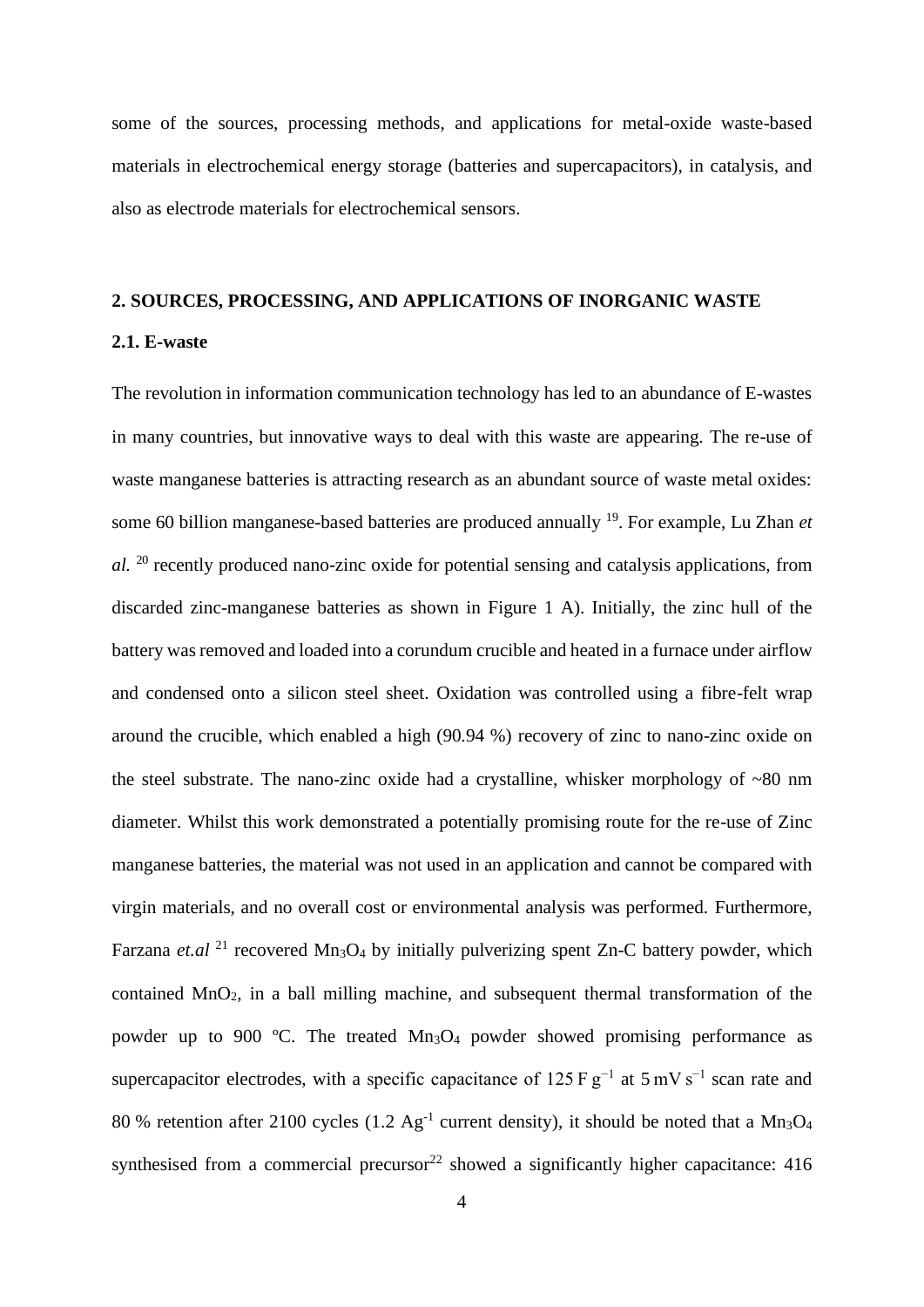F g−1 at 5 mV s−1 which raises questions whether this waste-based material currently would be preferable to commercially produced competitors.

Waste film resistors are increasingly being recognized as valuable sources for the production of nanomaterials. Ruan *et* al. <sup>23</sup> showed how both the major components of metallic film resistors ( $\sim$ 33 % ceramic and  $\sim$  65 % nickel) may be recovered in an efficient process. The film was initially sheared using an industrial shearing machine (capacity of 5 kg/min) into macroscopic particles and then separated using a magnetic drum separator (capacity of 25 kg /min) with a 100 % separation rate of nickel and ceramic materials. XRD analysis showed that the ceramic matrix was  $Al_2O_3$  which was then ball milled (capacity 0.41 kg/hour) to nanoparticles (NPs) from 100 to 500 nm diameter. The recovery of  $Al_2O_3$  NPs from film resistors is a promising method for recovering a valuable resource, though progress may be made by increasing the throughput of ball milling such that it better matches the earlier processes and also improving the homogeneity in size of the NPs.



**Figure 1** Summary of two scheme for recycling: A, nano-zinc oxide from waste zincmanganese batteries via thermal evaporation (Reprinted from the work of *Zhan et al.* ref. 13, Copyright (2018) American Chemical Society, B, Blast furnace slag into heterogeneous base catalysts, reprinted with permission from ref. 32, Copyright 2012 Wiley.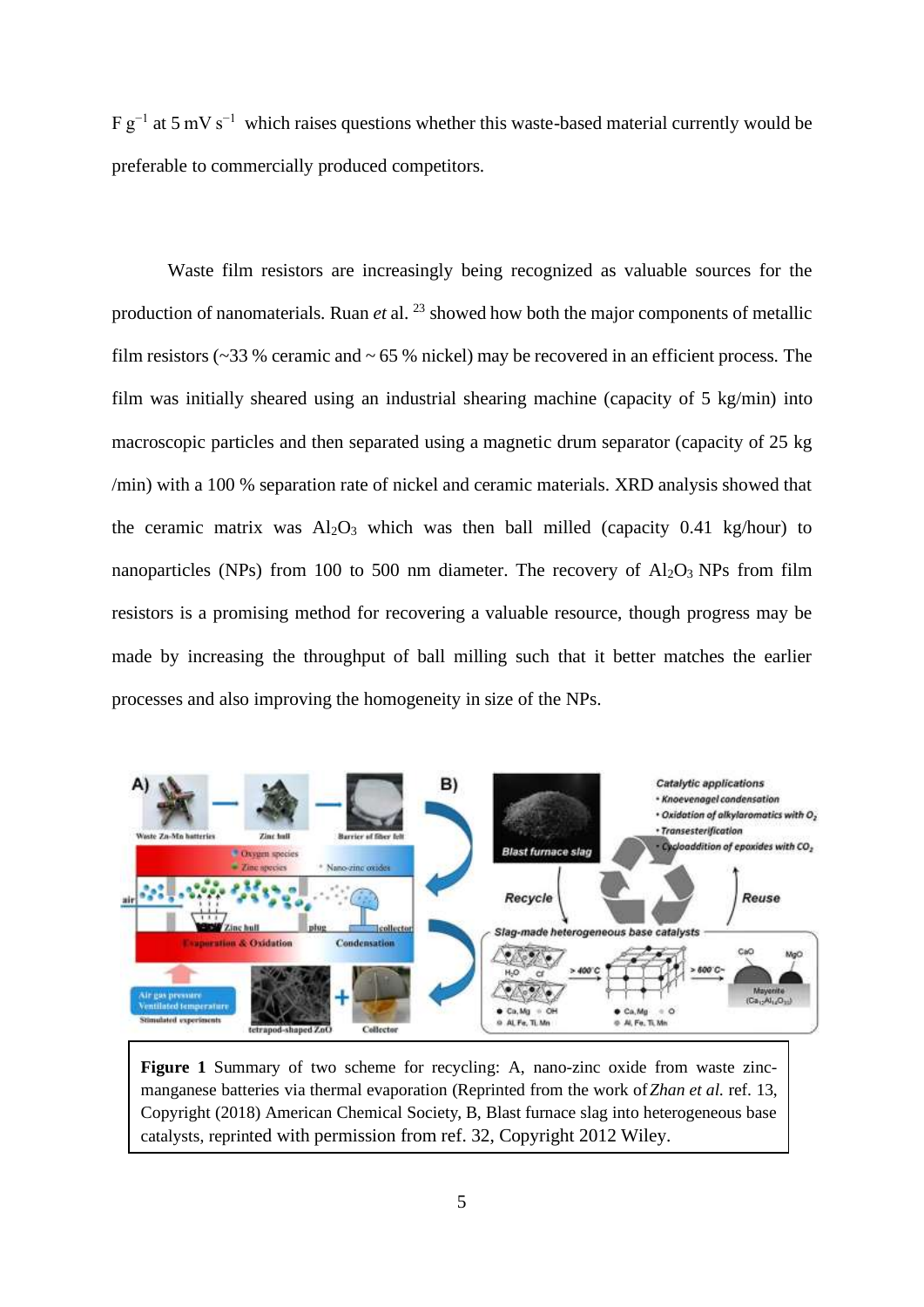Bo Niu *et al.* <sup>24</sup> used a similar resource, multi-layer ceramic capacitors (MLCC), to recover NbPb co-doped and Ag-Pd-Sn-Ni loaded BaTiO<sub>3</sub>. The processing method was an efficient onestep process: MLCCs were disassembled and pulverized using a ball mill and obtained irregular NPs of 100 to 200 nm diameter. XRD showed the recycled material was  $BaTiO<sub>3</sub>$  and XPS investigation of the doping showed Nb-Pb co-doping and loading with Ag-Pd-Sn-Ni. Comparing this, in a photocatalyst application, to a commercial  $BaTiO<sub>3</sub>$  powder showed that the recycled material had a higher charge transfer and separation efficiency, with  $H_2$  evolution and rhodamine blue degradation rate of 156.7  $\mu$ molg<sup>-1</sup> h<sup>-1</sup> and 0.06207 min<sup>-1</sup> respectively: 3.08 and 4.5 times higher than the commercial BaTi $O_3$  powder.

Another widely discarded E-waste is computer monitors. Maroufi *et al.* <sup>25</sup> used both the glass (used as a source of silica) and polymer shell (used as a source of carbon) of discarded computer monitors to produce 'green' Si<sub>3</sub>N<sub>4</sub> nanowires for future heterocatalysis applications as shown in figure 2 A). The glass screen was pulverized into a powder, whilst the polymer was pyrolyzed under a nitrogen purge at 1550  $^{\circ}$ C. The resultant Si<sub>3</sub>N<sub>4</sub> nanowires, which were predominantly *β-*Si3N<sup>4</sup> crystalline phase, and with a twisted nanowire morphology of 75 to 250 nm diameter. The nanowires showed favorable photocatalytic degradation of methylene blue compared with Si3N4, nanoparticles though since these were not fully benchmarked against 'gold standard' materials, the question of whether this synthesis route may translate into industry is unclear and requires further investigation.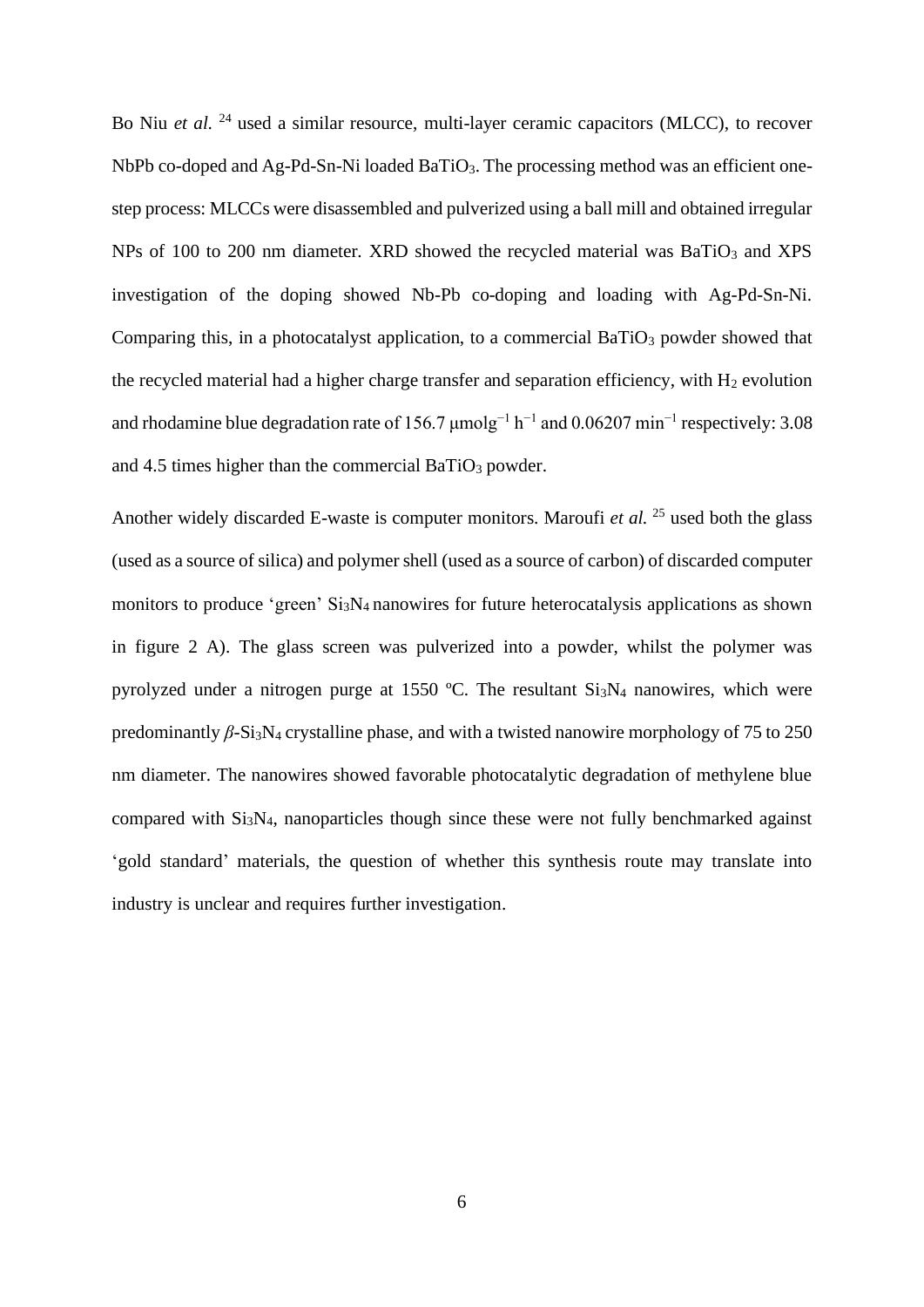

**FIGURE 2** Examples of synthesis of nanomaterials using waste-based metal oxides: A, Si3N<sup>4</sup> nanowires from computer screens, adapted with permission from ref. 18, Copyright (2018) American Chemical Society, B,  $(a-h)$  processing of Fe<sub>3</sub>O<sub>4</sub> – carbon microparticles, image adapted with permission from ref. 26, Copyright 2018 Wiley, C, TEM images showing the comparison of raw red mud in the raw, un-processed state (a-b) and (c-d) after 10 hour ball milling, spherical NPs have been obtained, image adapted with permission from ref. 29, Copyright 2019 Wiley.

The supply of LCD screens reached 683.5 million units in 2016, and discarded units are often incinerated or buried in landfills. Kang *et al*. <sup>26</sup> used such waste LCDs as a promising source of silicon NPs for lithium-ion battery anodes. Initially, they crushed and sieved the waste LCD glass through a 200 mesh into a fine powder. The white silicon powder was then further processed through ball milling, then treating with  $HNO<sub>3</sub>$  to remove impurities such as Al, Ca, Sr, and B, followed by magnesiothermic reduction at 650  $\degree$ C. After processing, >99% pure silicon was obtained with a few aluminium contents and NPs size distribution of 400 to 550 nm. The Lithium-ion half-cell test using the purified LCD screen wastes had a gravimetric capacity of 1710 mAh  $g^{-1}$  after 100 cycles at a current density of 0.5 A  $g^{-1}$ . Comparable work by Sun *et al.* using non-waste stream Silicon nanoparticles yielded a gravimetric capacity of 954 mAh g−1 after 200 cycles at a current density of 0.6 mA h g−1, which suggests a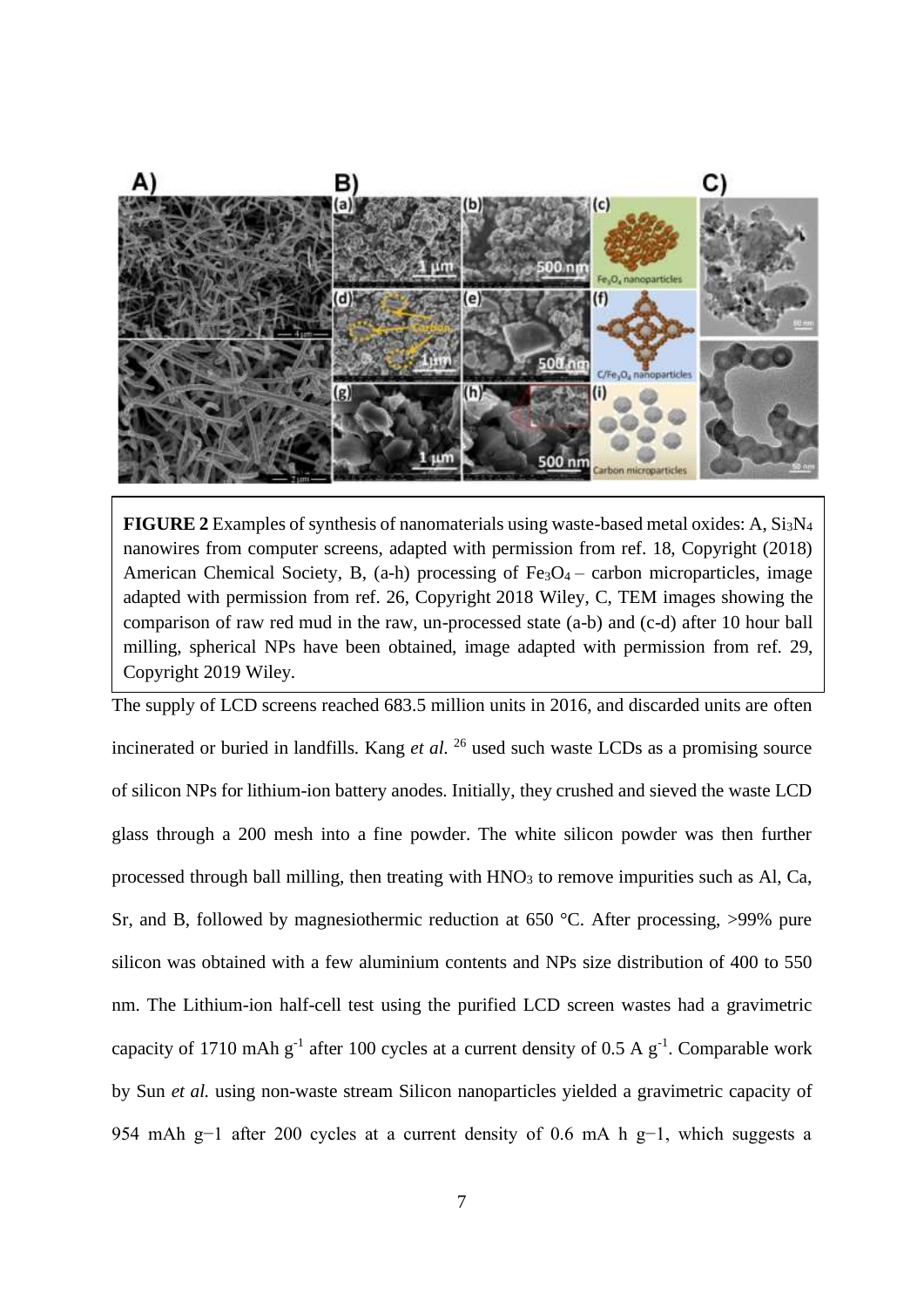reasonably similar performance between the waste and non-waste based silicon nanoparticle performance. 27

# **2.2 Recovered waste metal**

Rapid industrialization and a massive improvement in our lifestyle have produced extensive metal-based industrial and domestic wastes. The recycling of such waste is beneficial to the sustainable development of society. Motivated by this, Wang et al.<sup>28</sup> converted waste stainless-steel (SS) recovered from window screens into porous, anodized SS mesh with a high surface area under hydrothermal atmosphere. Briefly, the mesh was cleaned in a mixture of a base solution of NaOH,  $Na<sub>2</sub>SiO<sub>3</sub>$ , sodium dodecyl sulfate, and polyoxyethelene octyphenol ether at 60 <sup>º</sup>C for 4 h. To remove the oxide layer, the mesh was further electrochemically polished for 20 s using an aqueous acid mixture of sulfuric acid and citric acid at a current density of 5 A/dm<sup>-2</sup>. Finally, the cleaned mesh was kept in a modified hydrothermal chamber and was anodized at 120 °C for 30 min using a current density of 5 A/dm<sup>-2</sup> and dried in a vacuum oven. As a result of this anodization, a nanocomposite of Fe<sub>2</sub>O<sub>3</sub>/NiO was fabricated and was utilized as a negative electrode for electrochemical energy storage as a supercapacitor. They used a 3-electrode assembly using the anodized mesh as working, Hg/HgO reference, and platinum slide as a counter electrode in 1M KOH solution. The mesh exhibited a high maximum areal capacitance of 1.22 F cm<sup>-2</sup> at a current density of 0.5 mA cm<sup>-2</sup> with remarkable cyclic stability of 93.3% of retention of initial capacitance even after 10,000 cycles and good flexibility. The waste-derived porous activated material, therefore, can be used as an effective negative electrode for flexible energy storage application But, it is to be noted that a similar material (the core-branch  $Fe<sub>2</sub>O<sub>3</sub>@NiO$  nanorods arrays directly grown on flexible carbon cloth) synthesized using hydrothermal route exhibited better performance with an exceptional cycling performance of 96.8% initial capacitance retention at a current density of 20 mA cm<sup>-2</sup> even after 16,000 cycles. 29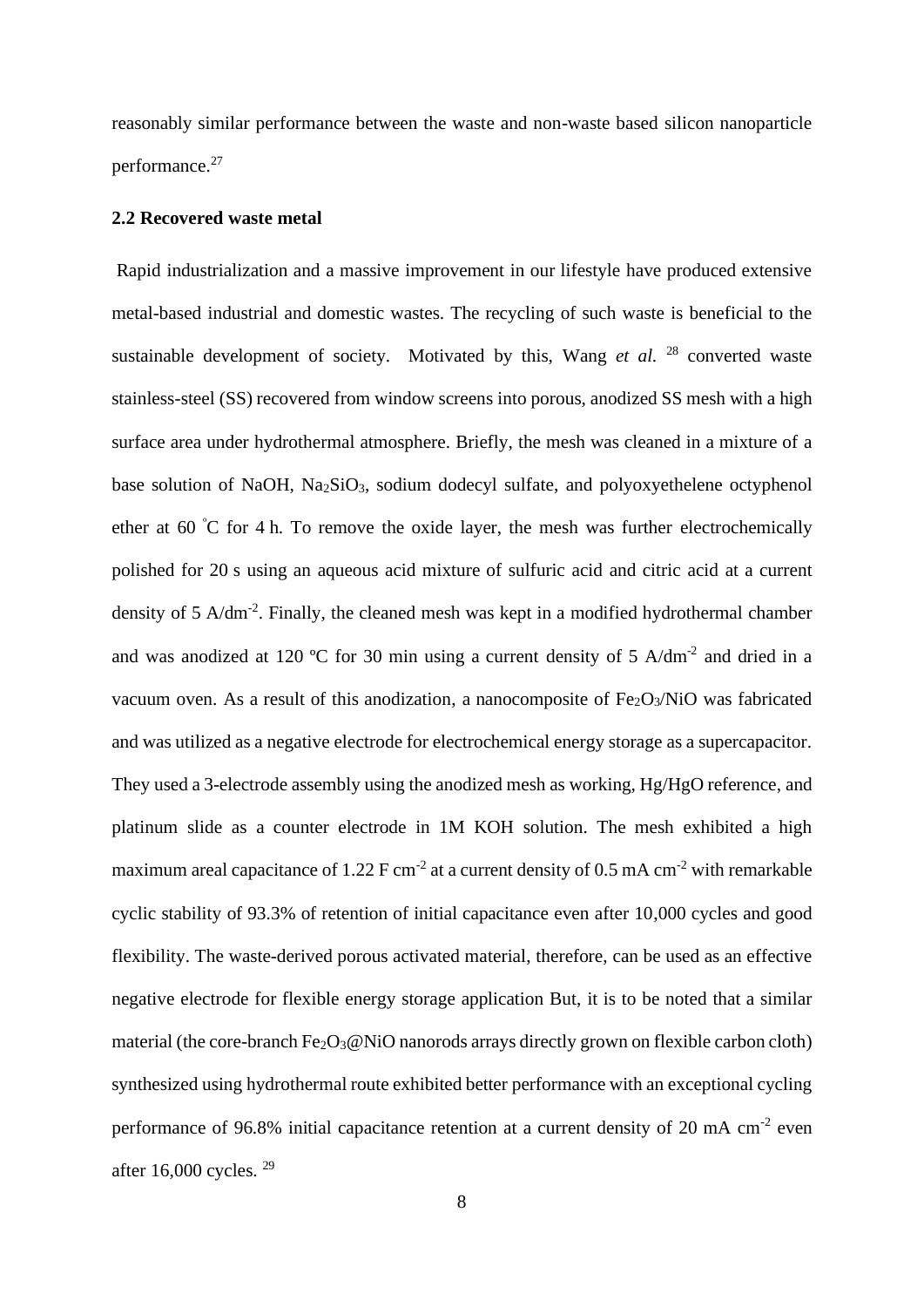Tan *et al.* <sup>30</sup> presented a novel approach to recycle heavy metal-contaminated sewage sludge into an effective energy storage material. They used an effective route to remove toxic Cu (II) from wastewater and subsequently produced a Cu-doped carbon electrode for supercapacitor applications. They synthesized a carboxyl group functionalized starch derivative and used that as a flocculant for Cu (II) removal. The dosage of the flocculant was optimized, and they employed the subsequent pyrolytic conversion method used to produce Cu-doped porous carbon. More than 99% of Cu (II) removal was achieved. The electrochemical performance was examined in a 3-electrode configuration with the active material as working, platinum foil as counter, and saturated calomel electrode (SCE) in 6M KOH electrolyte. The electrode exhibited a high specific capacitance of 389.9 F  $g^{-1}$  at a current density of 1 Ag<sup>-1</sup> along with 96% retention of initial capacitance after 2500 cycles indicating its suitability as a supercapacitor electrode. This work focuses on an equilibrium state between heavy metal removal efficiency and specific capacitance of the derived electrode; and it was found that a better specific capacitance can only be achieved at the expense of poor removal efficiency and thus limits its applicability.

Deganello *et al.* <sup>31</sup> collected rust waste from a transmission line tower manufacturing unit and used it as a cheap, eco-friendly source of iron. They synthesized an iron-rich  $LaFeO<sub>3</sub>$ perovskite-type powder by a solution combustion technique using the scraped rust. Their work represents a novel approach for direct conversion of insoluble inorganic waste precursors into nanomaterials avoiding any complex activation/extraction process and the rust precursor directly transforms into the end-product. The waste-derived perovskite nanomaterial was used to determine its catalytic activity towards propylene oxidation. The activity was studied as a function of waste-rust loading and iron-rich samples exhibited increased catalytic activity. According to the report, the methodology can be easily extended to other iron perovskites with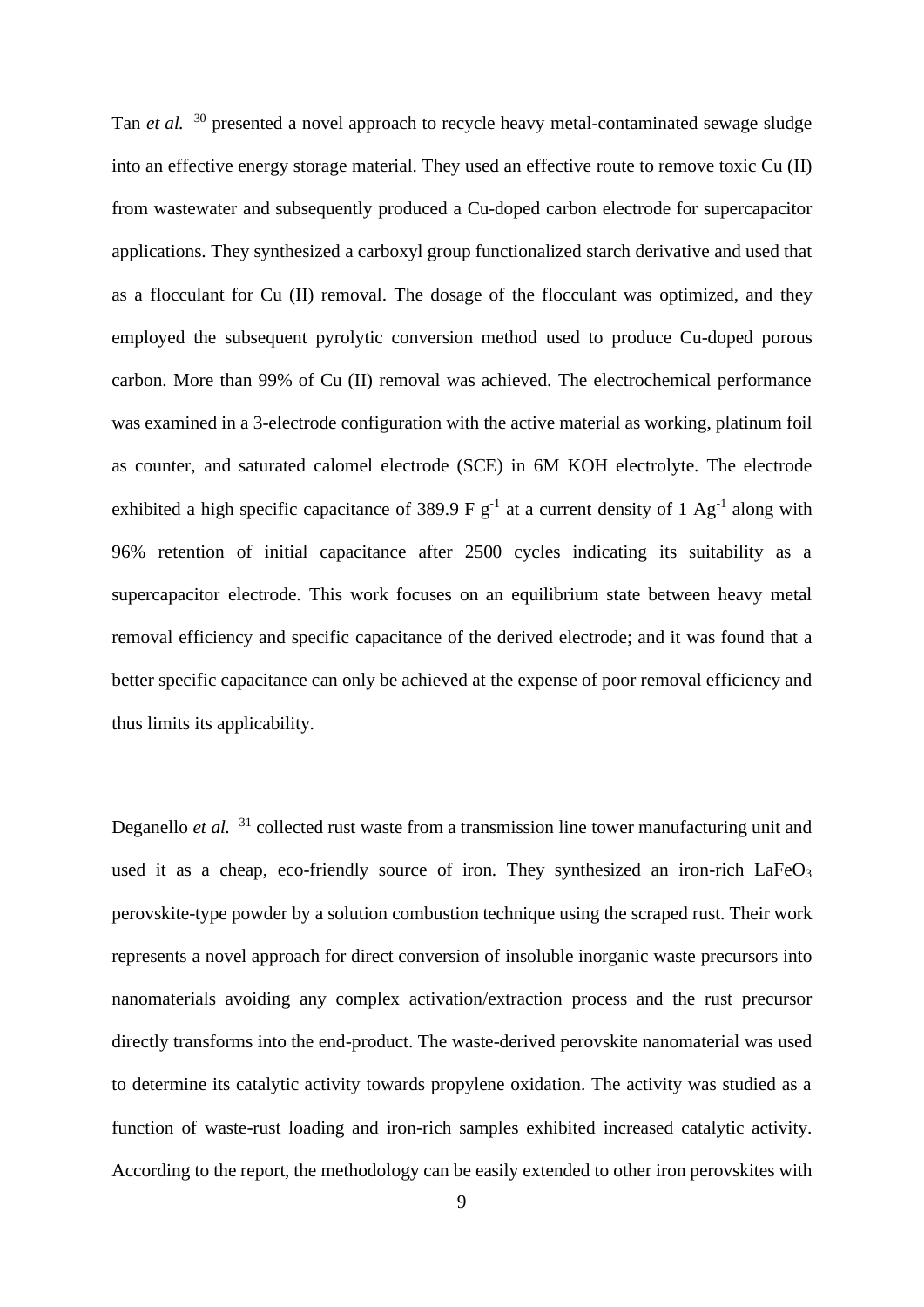different chemical compositions for different applications. Although the catalytic performance is encouraging, and the synthesis process does not need any activation, the solution conversion process is complex and expensive.

Mhamane *et al.* <sup>32</sup> collected waste rusted wires from scrap and converted them into surfactantfree interconnected hematite phase iron oxide. To produce the NPs, they cut and washed the as-collected wires and treated with a concentrated HCl at an elevated temperature (65 ºC) under constant stirring. The as-obtained pale yellow color solution was further treated with concentrated HNO<sub>3</sub> for the conversion of Fe<sub>2</sub><sup>+</sup> into Fe<sub>3</sub>+. NH<sub>4</sub>Cl, NH<sub>3</sub>, and DI water were further added to the solution mixture to obtain a brown precipitate of iron oxyhydroxide (FeOOH). The mixture was washed, centrifuged, and annealed to obtain the hematite NPs. The applicability of the as-synthesized  $\alpha$ -Fe<sub>2</sub>O<sub>3</sub> as anode for Li-ion battery applications was further studied, where the NPs served as a low-cost conversion type anode material for the fabrication of Li-ion cells with an eco-friendly  $LiMn<sub>2</sub>O<sub>4</sub>$  cathode. In a half-cell configuration, the assynthesized hematite NPs exhibited a capacity of  $\sim$ 1119 mAh g<sup>-1</sup> at a current density of 0.05 Ag-1 with a high power capability and cyclic stability. A pre-lithiation of the NPs decorated electrode was carried away before the full cell assembly. In the full cell configuration, the device displayed an initial reversible capacity of  $737 \text{ m} \text{A} \text{h} \text{g}^{-1}$  with 78 % retention after 40 cycles. Whilst, the work showed an effective recycling method and an efficient conversion pathway to produce a high-performance energy storage device, the performance of a conventionally synthesized  $\alpha$ -Fe<sub>2</sub>O<sub>3</sub> nanoparticle is much higher than that of the waste-derived nanoparticle.

Vadiyar and co-workers <sup>33</sup> produced activated carbon-Fe<sub>3</sub>O<sub>4</sub> nanocomposite from local waste thermocol sheets and rusted iron wires and used as the electrode material for supercapacitor application. A reflux precipitation method was employed to synthesize strongly interconnected Fe3O<sup>4</sup> NPs on the carbon microparticle backbone as shown in figure 2 B). Initially, the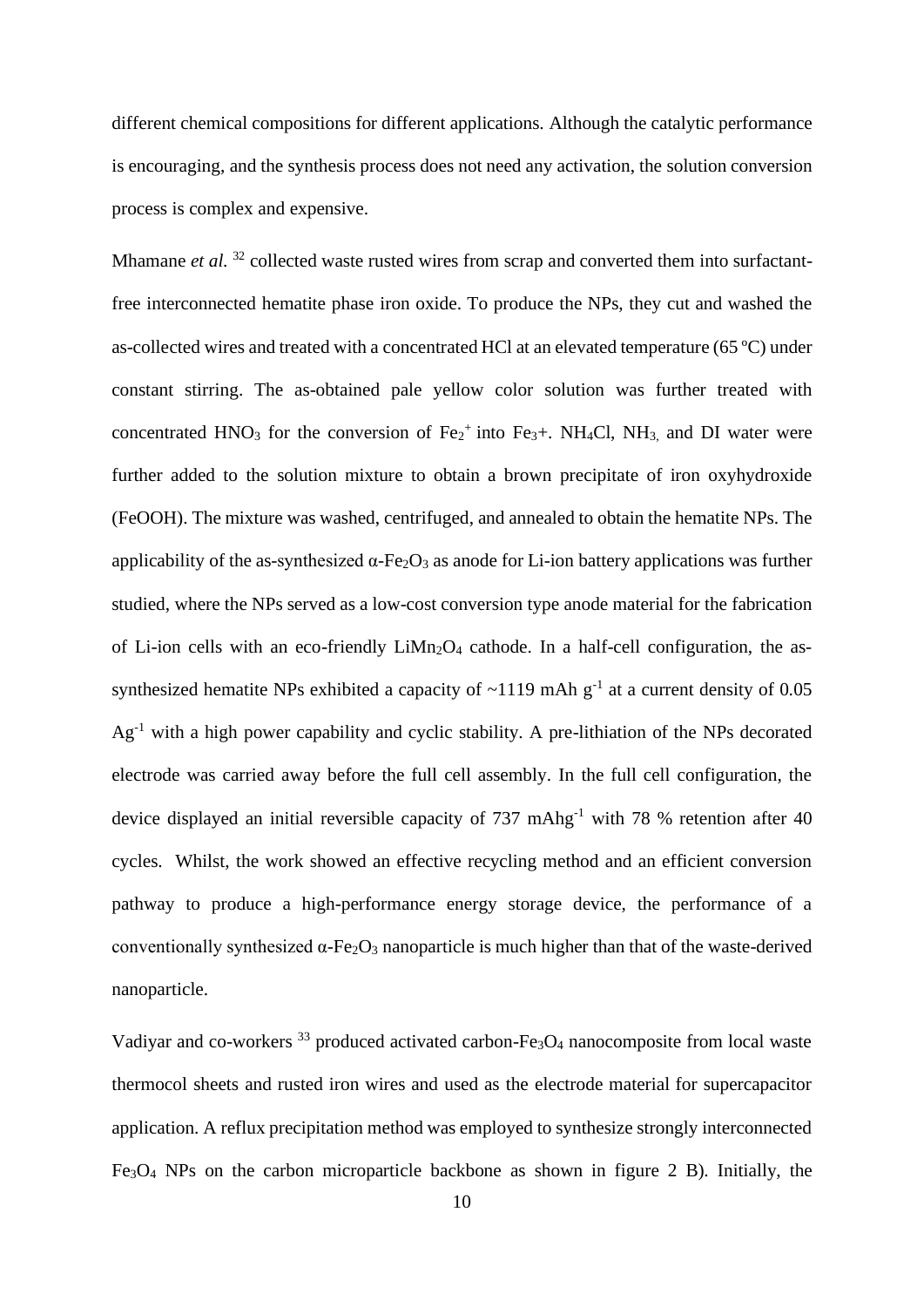electrochemical property of the as-synthesized  $c$ -Fe<sub>3</sub>O<sub>4</sub> was studied in a 3-electrode set up in a 6M KOH aqueous solution and a specific capacitance of 1,375  $Fg^{-1}$  was achieved at a current density of 1  $\text{Ag}^{-1}$ . A detailed electrochemical study revealed the storage mechanism was capacitive. Finally, an all-solid-state asymmetric supercapacitor was fabricated, as shown in Figure 3 A) (a-h) using the as-synthesized c-Fe<sub>3</sub>O<sub>4</sub> /Ni(OH)<sub>2</sub>/CNT in a PVA-KOH gel electrolyte assembly where the as-synthesized c-Fe<sub>3</sub>O<sub>4</sub> worked as the negative electrode and the device exhibited a high specific capacitance of 256  $\text{Fg}^{-1}$  at a current density of 1 Ag<sup>-1</sup> along with a high energy density of 91.1 Wh  $kg^{-1}$  at a power density of 0.8 kW kg 1 with excellent capacitance retention of 98% after 10000 cycles. The work thus shows an alternative recycling pathway for the sustainable, inexpensive easy to fabricate supercapacitor device for electrochemical energy storage and as the performance of the device is comparable to the similar conventional devices, the method can be suitable for practical application.



**FIGURE 3** A, Device schematic (a) and (b-h) Application of waste-derived carbon–Fe<sub>3</sub>O<sub>4</sub> nanocomposite as a supercapacitor device for glowing an LED (Adapted with permission from ref. 26, Copyright 2018 Wiley), B, Ragone plot demonstrating that waste-based red mud and waste  $FeO<sub>x</sub>$  show superior behavior as supercapacitors to non-waste based AC/FCO (mixed metal) based and  $RuO<sub>2</sub>$  supercapacitors (Adapted with permission from ref. 29, Copyright 2019 Wiley).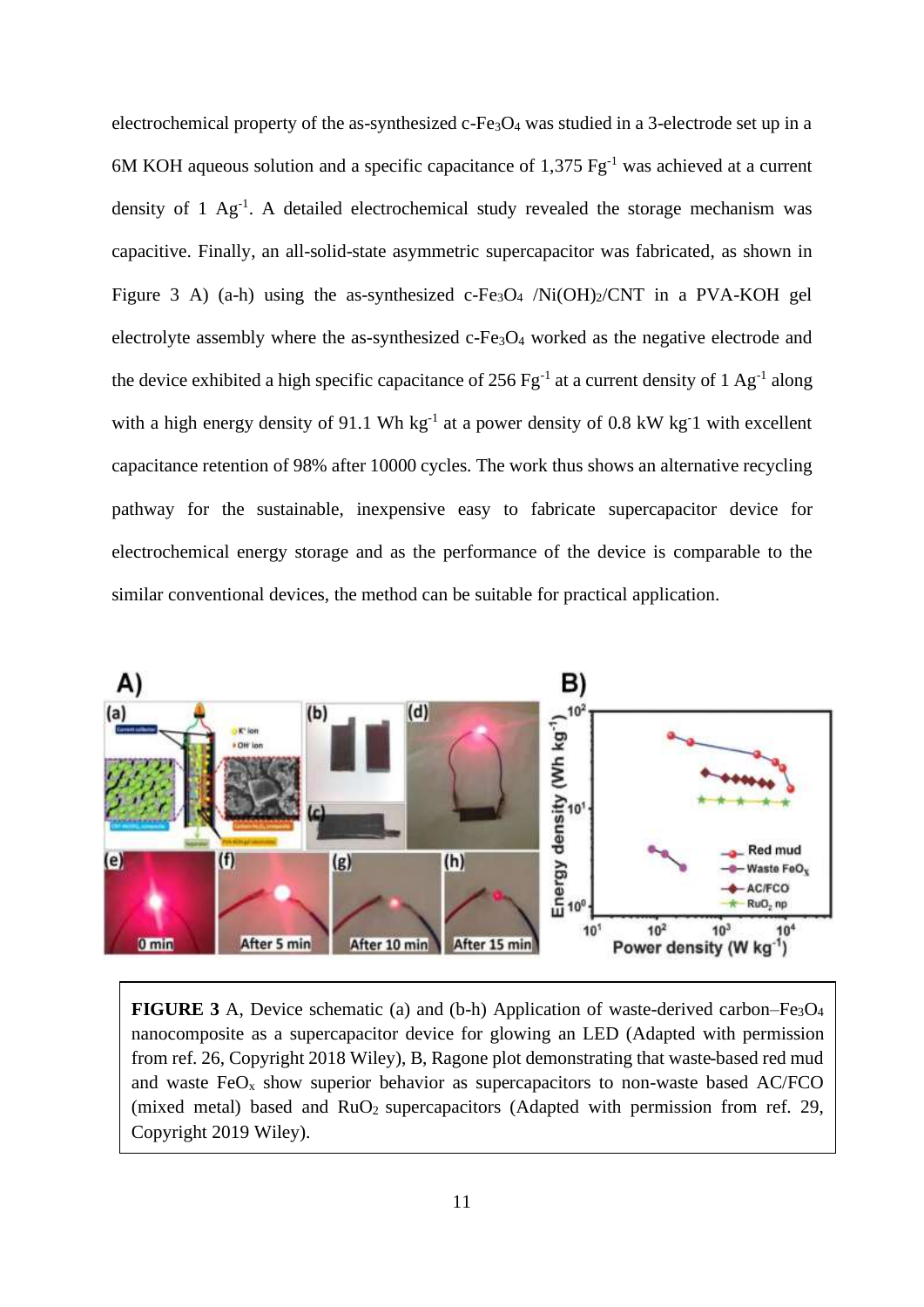#### **2.3. By-products of metal production**

The present-day metal extraction and processing industries generate a huge amount of waste byproducts that are rich in mixed metal oxides. Metal oxides have been used extensively in energy storage and other applications due to their exotic properties. Inspired by the idea of utilization of metal oxide waste obtained from metal processing, Fu *et al.* <sup>34</sup> utilized mill scale, a steel industry waste, and a rich source of iron oxide with other mixed metal-oxides. They fabricated a supercapacitor electrode from suspension by spray deposition over SS and Cu current collectors. In their work, they used ball-milling to produce fine particles of  $\sim 1 \mu$ m. To induce porosity in the samples, the as-prepared powders were treated in hydrochloric acid. The resulting powder consisted of a combination of  $Fe<sub>2</sub>O<sub>3</sub>$ ,  $Fe<sub>3</sub>O<sub>4</sub>$ ,  $Fe<sub>0.942</sub>O$ , and metallic iron. The electrochemical measurements were carried using a 3-electrode cell configuration with spray deposited mill scale working, Ag/AgCl reference, and a platinum sheet reference electrode in a 0.5 M Na<sub>2</sub>SO<sub>3</sub> aqueous electrolyte. The assembly exhibited a maximum capacitance of 25 Fg<sup>-</sup> <sup>1</sup> at a current density of  $0.25$  Ag<sup>-1</sup>. The long-term stability test was also performed and 83% of the initial capacitance was found to be retained after 5000 cycles. In this work, they also assessed the cost of the device and compared with the commercially available electrodes and showed the promising potential of the low cost, easy to fabricate recycled iron oxide electrode in large scale energy storage applications. Although the material itself exhibited a promising electrode performance, all the measurements were carried out in a 3-electrode test setup and it is difficult to compare its performance with a complete device.

In their next work, Fu *et al*. <sup>35</sup> employed a novel strategy to synthesize a rectangular, hollow, and porous Fe<sub>2</sub>O<sub>3</sub> micro-rods by a facile combination of ball-milling and chemical treatment using oxalic acid. The applicability of the produced metal oxide in electrochemical energy storage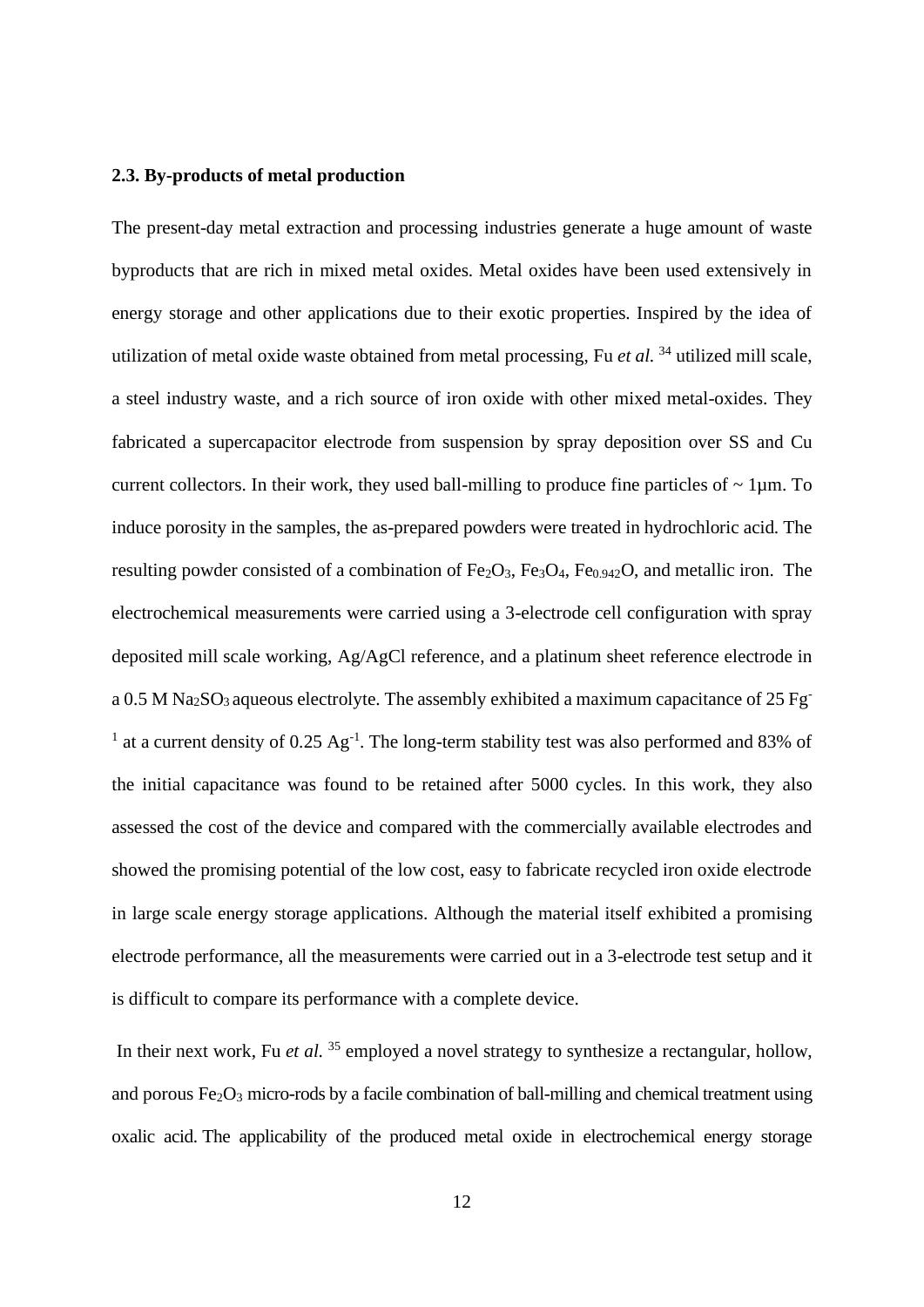(supercapacitors and lithium batteries) were examined. A similar 3-electrode cell set up as mentioned in their previous work was employed and a maximum specific capacitance of  $346 \text{ Fg}^{-1}$ at  $2 \text{ mVs}^{-1}$  was obtained with an 88% capacitance retention after 5000 cycles. After pre-lithiation, the battery electrode delivered an initial reversible specific capacity of 933 mAh<sup>-1</sup> at 0.1 C which was retained after 100 cycles. Their study revealed that the porous and hollow nature of the  $Fe<sub>2</sub>O<sub>3</sub>$ NPs not only created higher surface area but also facilitated swift ion mobility throughout the electrode which enhances the charge storage capability and also provided remarkable strain accommodation during lithiation and de-lithiation. According to the report, the proposed method can be used as an attractive route to produce grid-scale energy storage devices. Though it is noteworthy to mention that the long-term supercapacitor performance showed that 88% of the initial capacitance had been retained after 5000 cycles.

Red mud is an iron-rich, mixed metal oxide composite, rich in hematite  $(Fe<sub>2</sub>O<sub>3</sub>)$  which is a byproduct of the aluminium extraction process using Bayer's method. In the quest towards waste management and sustainability and to use red mud as an effective energy storage material Bhattacharya *et al.* <sup>36</sup> used ball milling to produce spherical red mud NPs of size  $\sim$  30-50 nm for samples milled for 10 hours. The comparison of unprocessed material and ten-hours milled is shown by TEM in Figure 2 C). They employed a 3 electrode set up using GCE modified-red mud as working, Ag/AgCl as a reference, and a platinum wire counter electrode in a 6M KOH aqueous electrolyte assembly and achieved a specific capacitance of 317 Fg<sup>-1</sup> at a scan rate of 10 mV s<sup>-1</sup>. The modified electrode exhibited remarkable capacitance retention of 97% after 5000 cycles (at a current density of  $6 \text{ Ag}^{-1}$ ). The detailed electrochemical analysis revealed a diffusion dominated storage mechanism and a battery-like pseudocapacitance. A high energy density of 6 Wh kg<sup>-1</sup> at a specific current density of 1  $Ag^{-1}$  and a maximum power density of 12 kW kg-1 at a higher current density of 20 Ag-1 . Figure 3 B) shows the Ragone plot of the red mud supercapacitors, which is a key metric of energy and power density for supercapacitors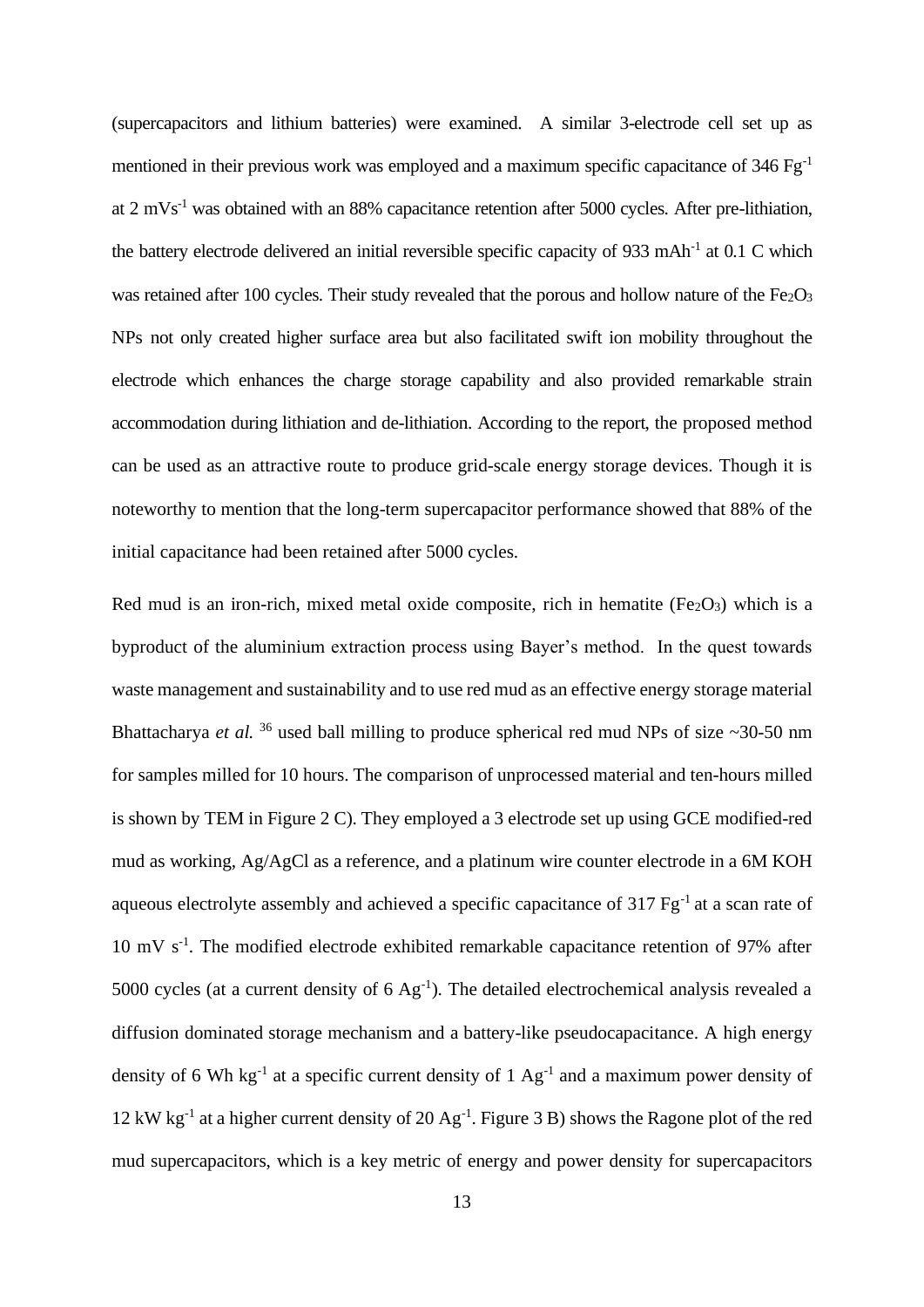and shows a good relative performance of the waste-based red-mud compared to other traditional materials. Though it is noted that the performance of red mud nanoparticles was promising and slightly better than that of chemically synthesized  $Fe<sub>2</sub>O<sub>3</sub>$  nanoparticles, characterization of the red-mud derived supercapacitor device may be of more practical interest but was not present.

In later work, Bhattacharya et al.  $37$  fabricated a planar, interdigitated, hybrid flexible micro-supercapacitor using a polyimide derived laser-induced graphene (LIG), decorated with red mud NPs with a solid-state ionogel electrolyte consisting of PVDF, [EMI][TFSI] and [EMIM][BF4]. The 2-electrode-based device produced an energy density of 0.018 mWh/cm<sup>2</sup> at a power density of 0.66 mW/cm<sup>2</sup> and exhibited 81% retention of capacitance after 4000 cycles in an ambient atmospheric condition, and could withstand bending and flexing. According to the report, the presence of red-mud NPs improved the charge transfer kinetics compared with the pristine LIG device. A prototype device successfully illuminated a white-LED. This prototype device thus is a positive development in the field and further optimization, passivation and encapsulation may lead to a real-time large scale device production for practical applications.

Suryavanshi *et al.* <sup>38</sup> used red mud as an efficient anode material in Li-ion batteries. The red mud was extracted using a simple magnetic separation method and applied as the anode material without further processing. The extracted material was  $Fe<sub>2</sub>O<sub>3</sub>$  rich and also contained inter-dispersed phases of other metal oxides of Titanium Aluminum and Silicon. The half-cell assembly exhibited a reversible capacity of  $697 \text{ mA} \text{h} \text{g}^{-1}$  with excellent stability. They hypothesized that the presence of other electrochemically inactive metal oxides, could provide the strain and accommodate release during the charge-discharge processes in the  $Fe<sub>2</sub>O<sub>3</sub>$  site. Finally, they fabricated a full cell assembly using environmentally benign  $LiMn<sub>2</sub>O<sub>4</sub>$  cathode by optimizing the mass loading. To overcome the irreversible capacity loss pre-lithiation was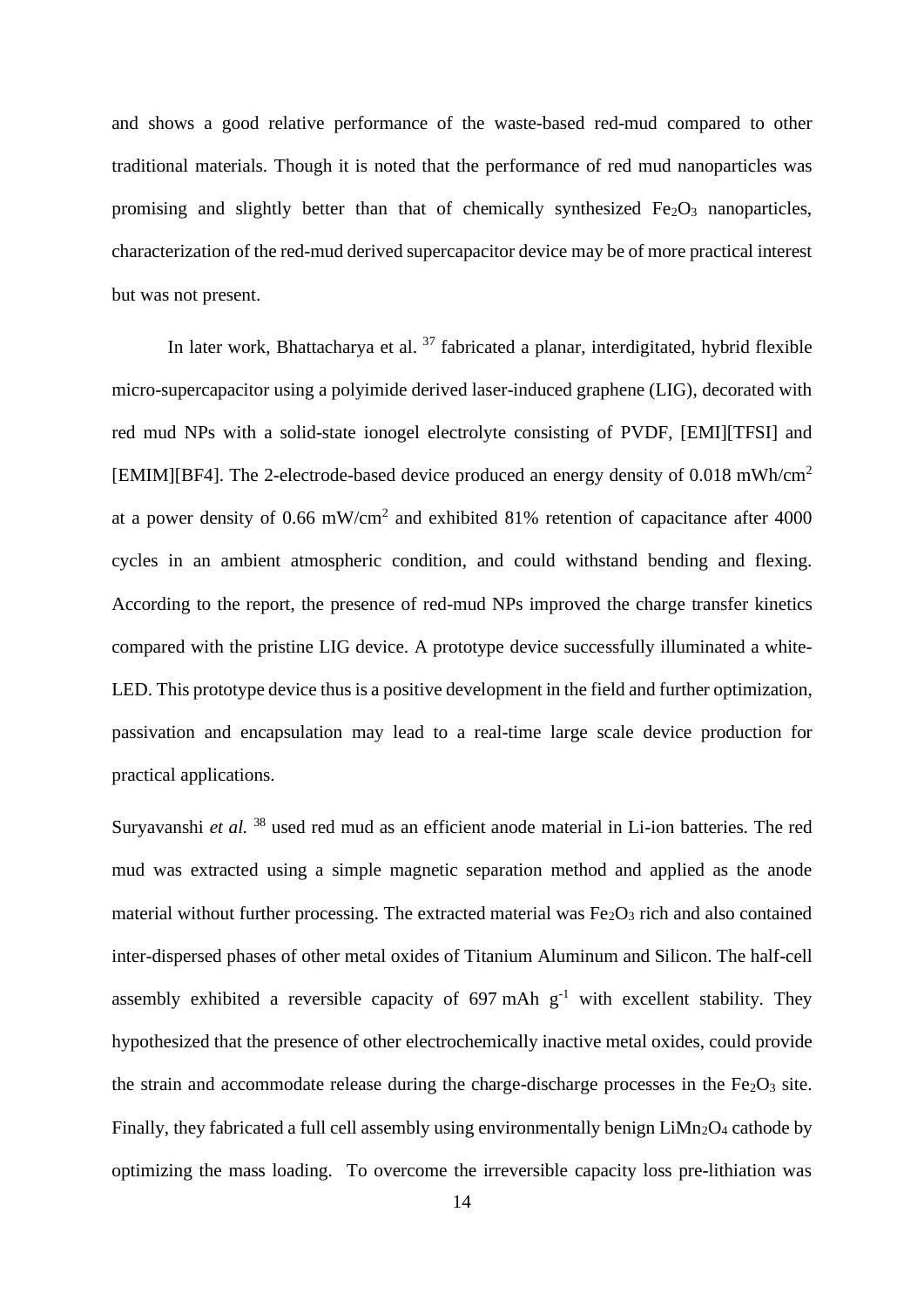carried out on the anode material. The optimized full cell exhibited a capacity of 100 mA h  $g^{-1}$ with ambient capacitance retention of 61% after 2000 cycles. The performance of the electrode is still not as good as conventionally synthesized hematite nanoparticles  $39$  and the non-uniform particle size may be a route cause of it.

Deshmukh *et al.* <sup>40</sup> produced a reduced graphene oxide (rGO)- red mud nanocomposite using ball milling for the electrochemical detection of arsenic. They utilized square wave anodic stripping voltammetry technique and modified the commercial glassy carbon electrode with as-synthesized nanocomposite and used as the working electrode. After optimizing various parameters (milling time, deposition potential, deposition time, pH of the solution), they achieved a high sensitivity of 2.49 μA ppb–1 and a low limit of detection of 0.07 ppb towards As3<sup>+</sup> detection, which is among the best performing electrochemical sensors for arsenic. An interference study showed high selectivity of As3<sup>+</sup> in the presence of other common cations  $(Cd2^+, Cr2^+, Zn2^+, Pb2^+, and Hg2^+)$ . They also demonstrated the applicability of the electrode for the detection of arsenic in a spiked- real groundwater sample. The excellent performance of the electrode was attributed to the high adsorption capacity of the hematite  $(Fe<sub>2</sub>O<sub>3</sub>)$  phases in the red mud nanoparticles and the rGO dominated enhanced electron-transfer kinetics. They concluded that the milling time also played a significant role in the electrochemical performances and imputed to the formation of functionalized nanocomposites which provided many adsorptive active sites and accelerated the electron-transfer kinetics. Though the ball- milling process is simple, the preparation of rGO is time-consuming and required complex sonication-assisted chemical exfoliation of graphite. The material displayed excellent performance, but the performance of a prototype device was not presented and thus can't be utilized in the present state for practical applications. The repeatability of red mud from different sources and sites in this type of sensing application has not yet been proven, and this could be a significant drawback in how red mud can be used in industrial products.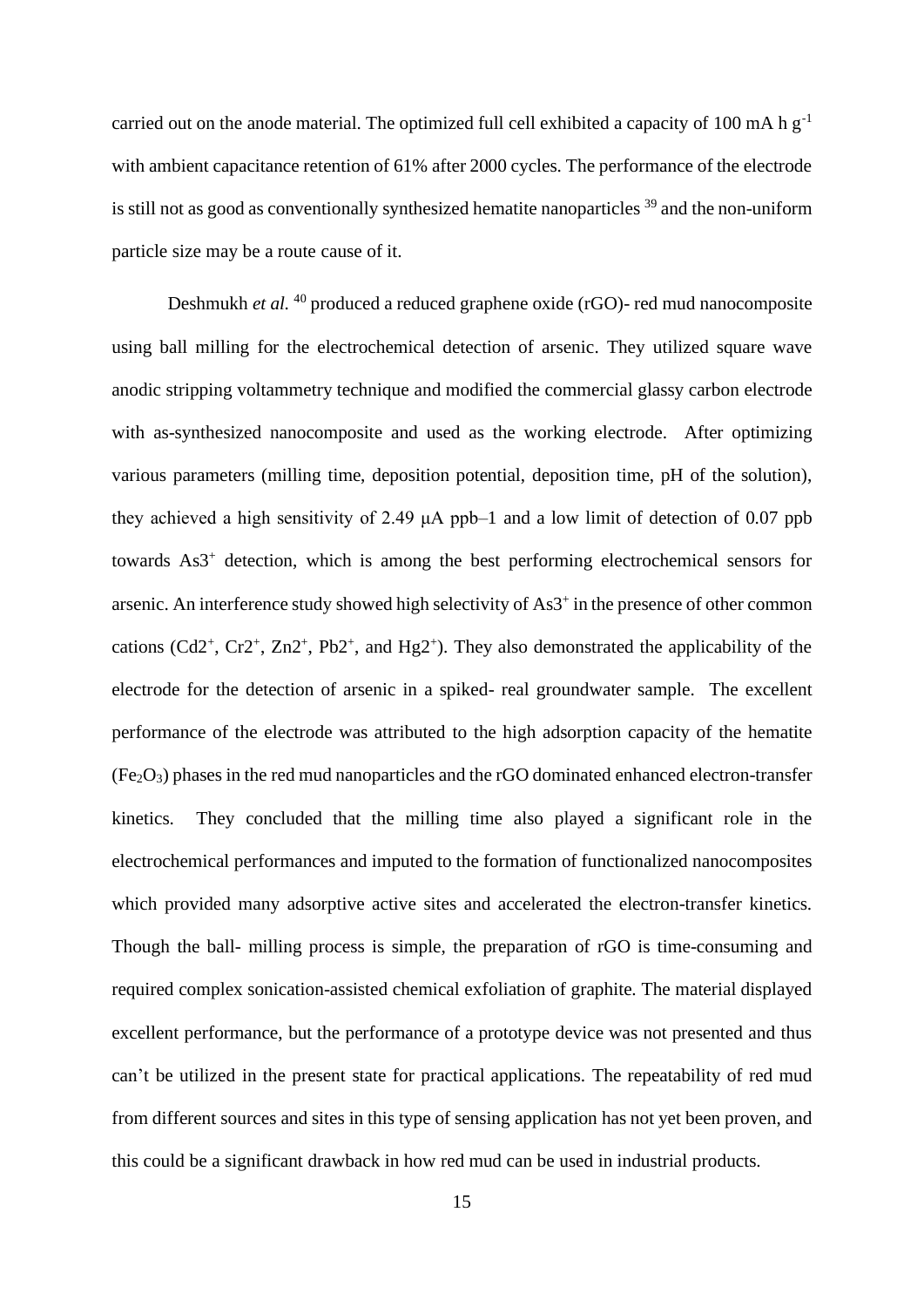Blast furnace slag (BFS), a high-volume byproduct that is produced from the pig iron-making processes. Kuwahara *et al*. <sup>41</sup> used the BFS as a potent low-cost highly abundant precursor and synthesized Calcium-based layered double hydroxide (LDH) termed 'hydrocalumite'. A combination of ball-milling and subsequent chemical treatment was carried out to produce the recycled material, and a schematic of the processing is shown in figure 1 B). As this hydrocalumite has the property to incorporate Cl- and  $NO<sub>3</sub>$ - counterions these derivatives were also synthesized during the crystallization process. The as-prepared materials worked as effective heterogeneous base catalysts towards Knoevenagel condensation, transesterification, oxidation of alkyl aromatics with  $O_2$ , and cycloaddition reaction of epoxides with atmospheric CO2. The activity was found to be affected by surface basicity, co-ordination geometry, and impurity elements. The presence of metal impurities and counterions in the slag- derived samples worked as active sites to enhance the catalytic activity. The catalyst could be easily recoverable and exhibited excellent recyclability and the catalytic efficiency was restored in multiple processes. The as-synthesized LDH thus can be used as an effective catalyst and can replace the commercial LDH. Though the catalytic activity is impressive, the complex and time-consuming two-step synthesis process limits its global applicability.

As resource accessibility and global sustainability become important aspects of the design and application of electronic devices such as sensors, green synthesis of devices with recycled waste is an important research area. Abdelbasir *et al*. <sup>42</sup> synthesized spherical cuprous oxide (Cu2O) NPs from waste electric cables employing a surfactant-assisted chemical reduction approach. They reported that the choice of surfactant played a crucial role in nanoparticle size, bandgap, and other properties. The nanosensors were fabricated by anchoring the assynthesized nanoparticle over laser-induced graphene electrodes by a magnet assisted electrodeposition technique. The device was used for the detection of dopamine and mercury (Hg). The dopamine detection was carried out using DC potential amperometry (DCPA) and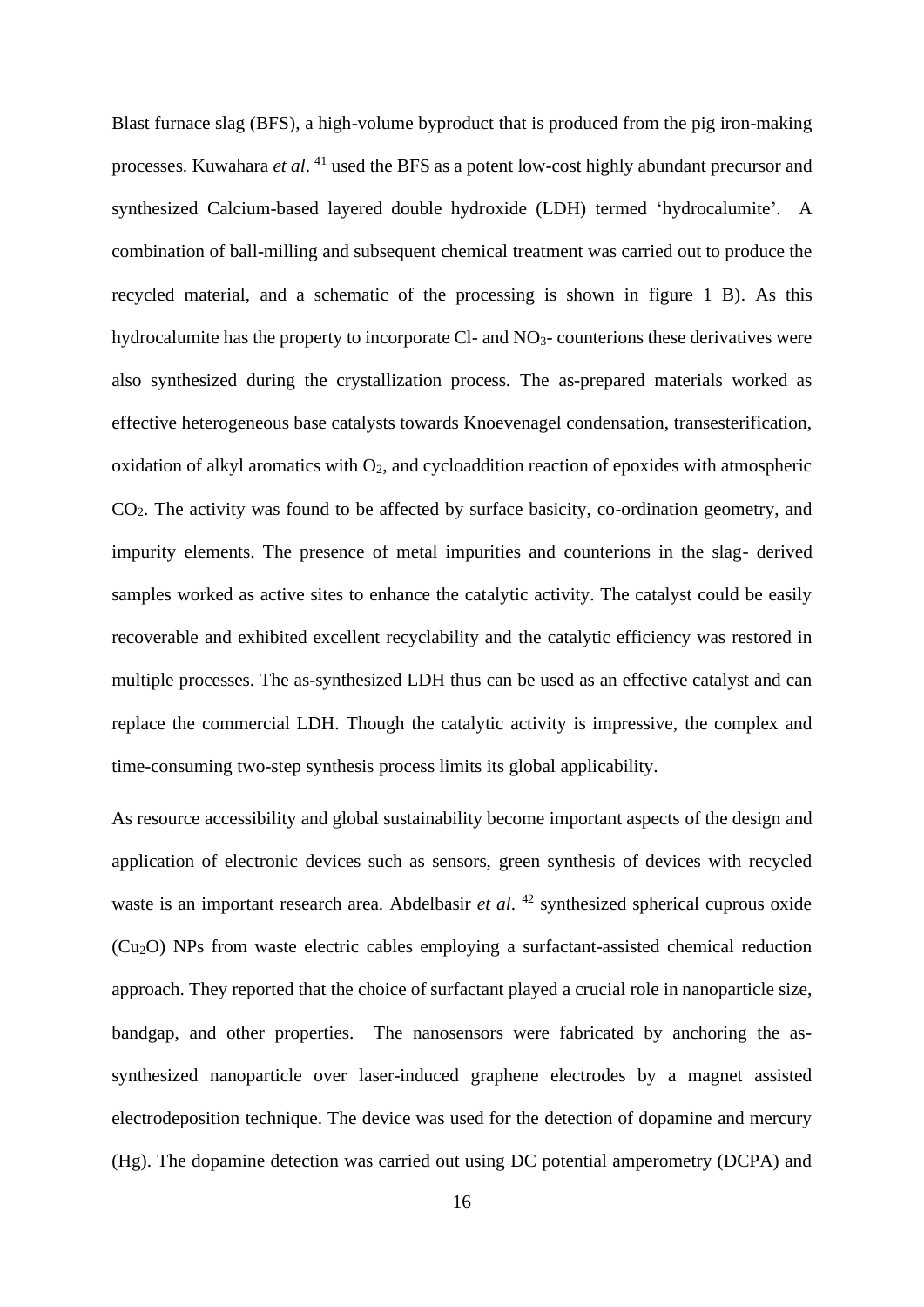the sensors exhibited linearity within a range of 300 nM to 5  $\mu$ M with a detection limit, response time, and sensitivity of 200 nM, 2.4  $\pm$  0.7 s, and 30 nA  $\mu$ M cm<sup>2</sup> respectively. The Hg sensor was investigated using linear sweep stripping voltammetry (LSSV) and linearity from 0.02 - 2.5 ppm was achieved with a detection limit of 25 ppb, response time  $\lt$  3 min and sensitivity of 10  $nA$  ppm<sup>-1</sup>. In this work, the authors correlated the enhanced electrochemical performance with the nanoscaled-Cu2O structure where the anchoring with the LIG provided a reduced series and charge transfer resistance due to the crystallinity of the mesospheric NPs.

# **3. OVERVIEW AND FUTURE DIRECTIONS**

In this review, we have summarised some of the recent publications which take metal-oxide based wastes and recycle them into useful nanomaterials. The most promising applications appear to be energy storage materials, and there is a significant body of work in this area. Work by two separate groups, using red mud-based electrodes for both supercapacitors and batteries, showed how impurities may help to facilitate increased capacitance retention compared with a purer comparative material  $36, 38$ . Meanwhile, other studies  $41$  have shown how impurities in a predominantly calcium-based heterogeneous catalyst aided the catalytic activity by acting as active sites. Whilst there is a growing body of knowledge and many promising applications for recycled waste-based metal oxides, here we will outline and overview some of the future challenges and directions.

We have earlier grouped reported works by the sources of waste, all of which have the potential to be more widely recycled and utilized. In Table 2, in critically summarising some of the work and grouping by the processing route 'output', we hope to illustrate the challenges and pathways for the future.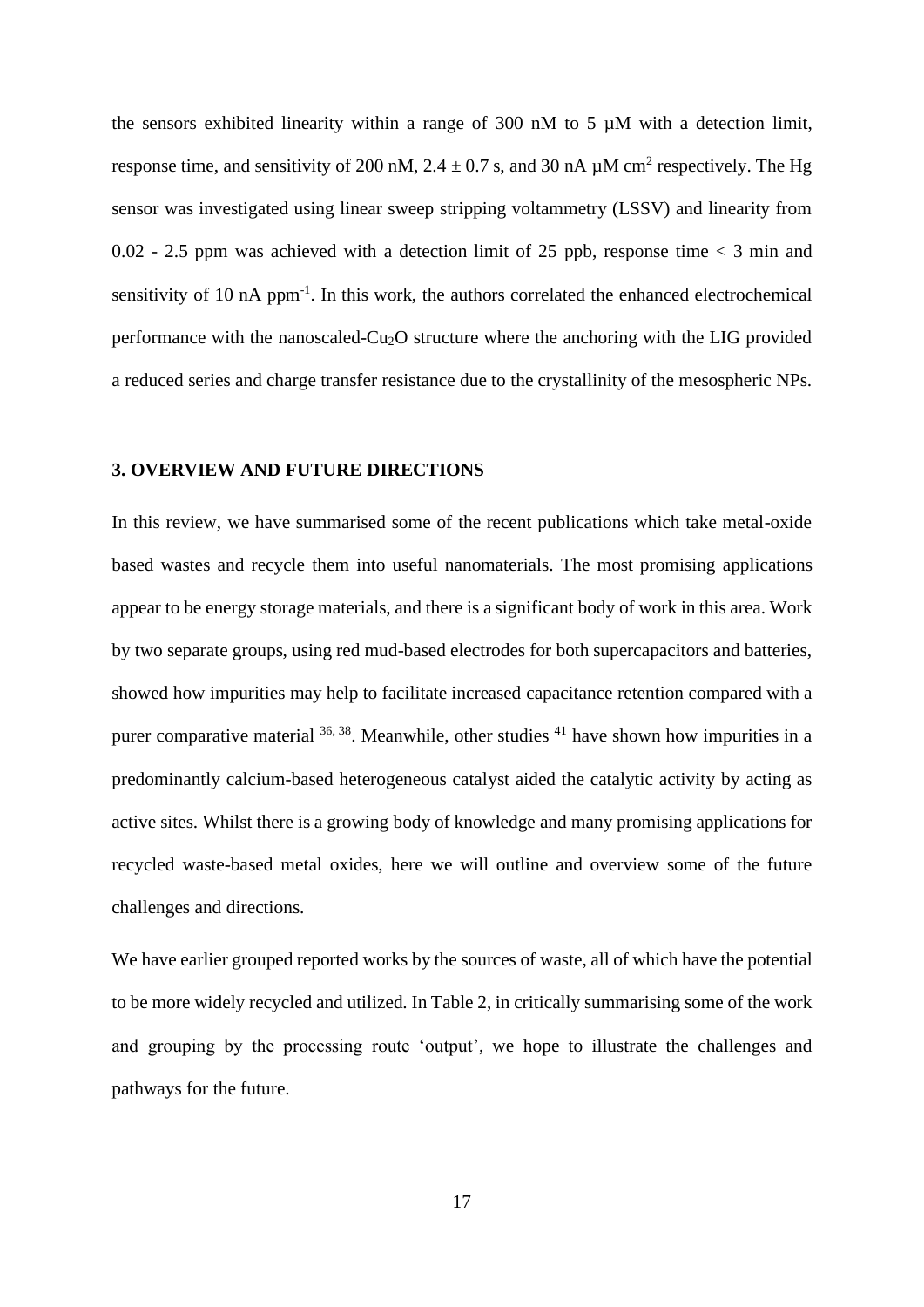**TABLE 2** Summary of some of the processing routes used to obtain metal oxide nanomaterials from recycled wastes, including pros and cons.

| Processing<br>route    | <b>Input Waste</b>                                                    | <b>Process PROS</b>                                                                                                                 | <b>Process CONS</b>                                                                                                                                                                                                                  |
|------------------------|-----------------------------------------------------------------------|-------------------------------------------------------------------------------------------------------------------------------------|--------------------------------------------------------------------------------------------------------------------------------------------------------------------------------------------------------------------------------------|
| <b>Ball Milling</b>    | Red mud 36<br>Mill scale waste<br>34<br>Zn-C batteries <sup>21</sup>  | • May be used to obtain uniform<br>spherical NPs<br>• Tunable shape and size of NPs                                                 | • Input material composition (E.G. Red mud)<br>is variable in both time and location<br>• Throughput of ball milling is low<br>• Regularity and size of NPs is time<br>dependant: slower processing for smaller,<br>more uniform NPs |
| Magnetic<br>Separation | Metallic film<br>resistors <sup>23</sup><br>Red mud <sup>38</sup>     | · Some magnetic separators are high<br>Kg/Min<br>throughput<br>(25)<br>drum<br>separator)                                           | · Magnetic separation can only separate<br>magnetic particles                                                                                                                                                                        |
| Thermal<br>processing  | Zinc-manganese<br>batteries <sup>20</sup><br>Rust waste <sup>31</sup> | • Thermal processing may be scaled<br>towards industrial scale<br>• Nanomaterials<br>of<br>innovative<br>morphology may be obtained | · Thermal evaporation may only remove<br>impurities if the evaporation temperatures<br>are different<br>· Some metal oxides require very high<br>temperatures                                                                        |
| Chemical<br>processing | Rusted wires <sup>32,22</sup>                                         | • May remove impurities and obtain a<br>uniform output<br>obtain novel<br>micro<br>$\bullet$ Can<br>and<br>nanostructures           | • Chemical reactions may not be repeatable if<br>the input material varies widely                                                                                                                                                    |
| Mixed<br>processing    | Mill scale $^{35}$<br>furnace<br><b>Blast</b><br>slag <sup>41</sup>   | • Enables tunable morphology and<br>property<br>· Enables a combination of industrial-<br>scale techniques                          | · Bottlenecks in multi-stage processes may<br>occur in low-throughput steps<br>· Complex extraction may give variable<br>output if the input material differs                                                                        |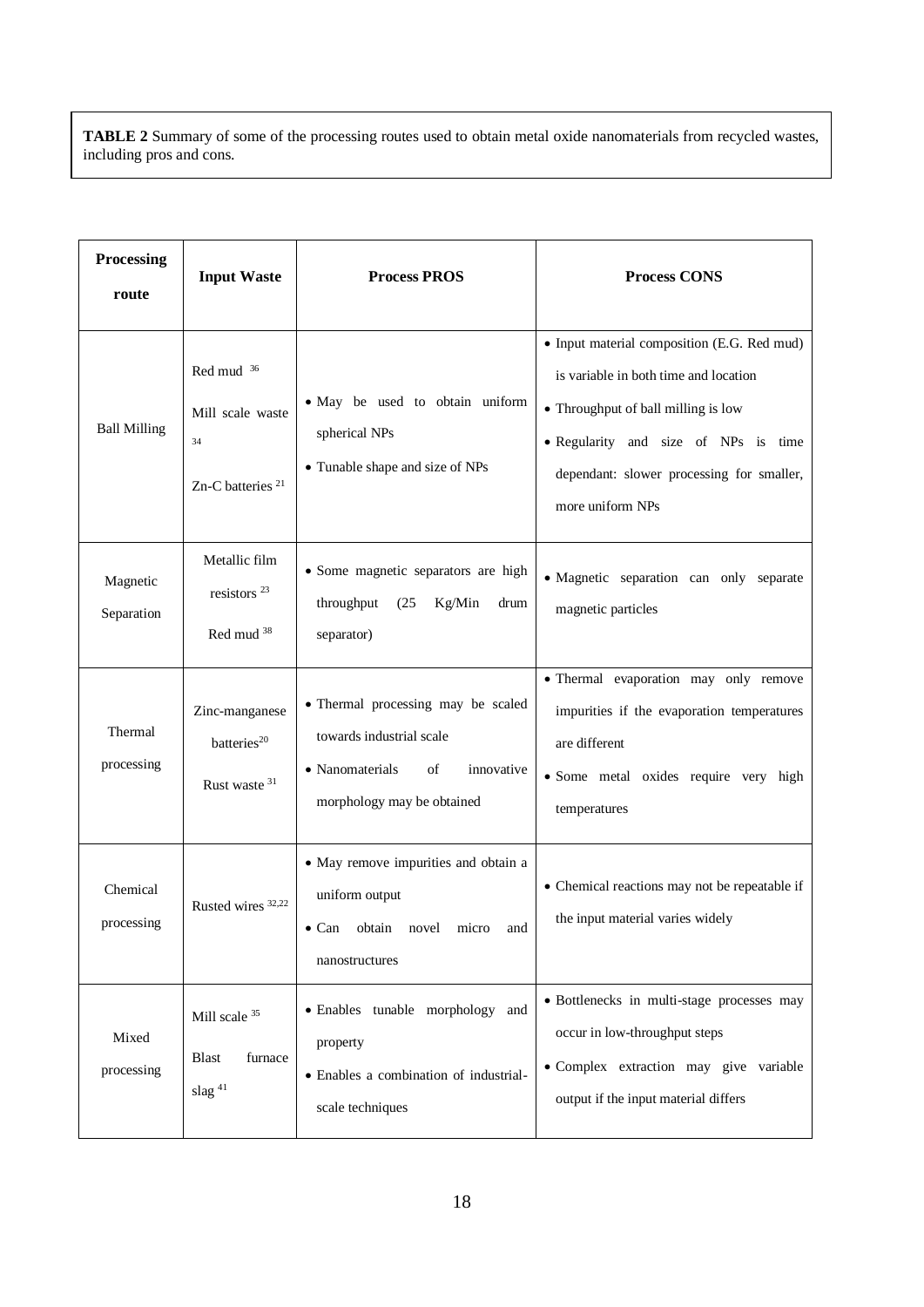The composition of metal production-based wastes often varies significantly, for example, red mud Fe<sub>2</sub>O<sub>3</sub> content, even within a single country (India), may vary from between 18 and 55 % of the total <sup>43</sup>. Thus, to produce consistent outputs, such waste must be processed in innovative routes, such as the oxalic acid treatment of mill-scale waste, showed by Fu *et al.* <sup>35</sup> which enabled the production of hollow micro-rods of predominantly crystalline  $Fe<sub>2</sub>O<sub>3</sub>$ .

The mass of discarded metal oxides from metal production is vast, however, the bottleneck for metal oxide waste processing is the conversion from raw waste to usable nanomaterials: for example, lab-scaled ball milling may be too slow and small-scaled for industrialization. Whilst large-scaled ball mills exist, there is currently limited evidence of high throughput, low-cost nanomaterial production. Some of the promising methods include chemical treatment, for example, oxalic acid treatment of mill scale waste <sup>35</sup> and hydrochloric acid and nitric acidtreated α-Fe<sub>2</sub>O<sub>3</sub> rusted wires <sup>32</sup>. Whilst this has mainly been shown on the lab-scale thus far, chemical treatments have the potential for scale-up, for some certain nanomaterials.

Further to the considerations of nanomaterial purity, the consistency of the output, and the scalability of the process; the overall monetary cost of obtaining nanomaterials from waste sources is a key determining factor in increasing the utilization of wastes. Fu *et al.* <sup>34</sup> have attempted to quantify the cost implications of using waste-based nanomaterials compared with commercially available alternatives. They estimated a total cost of mill-scale based supercapacitor electrodes as ~23 USD per kg, and calculated a capacitance cost (USD per Farad), energy cost (USD per kWh), and power costs (USD per kW) energy cost, and compared these to values obtained from commercially available  $Fe<sub>3</sub>O<sub>4</sub>$  powders. They noted that the minimum energy cost of mill-scale based supercapacitors is significantly higher than that of the commercial supercapacitor  $\sim 8000$  compared with  $\sim 6000$  USD per kWh. Thus, in the case of mill-scale waste, the performance of the waste-based material needs to be improved before it can become competitive. This example shows the difficulty for waste-based materials, even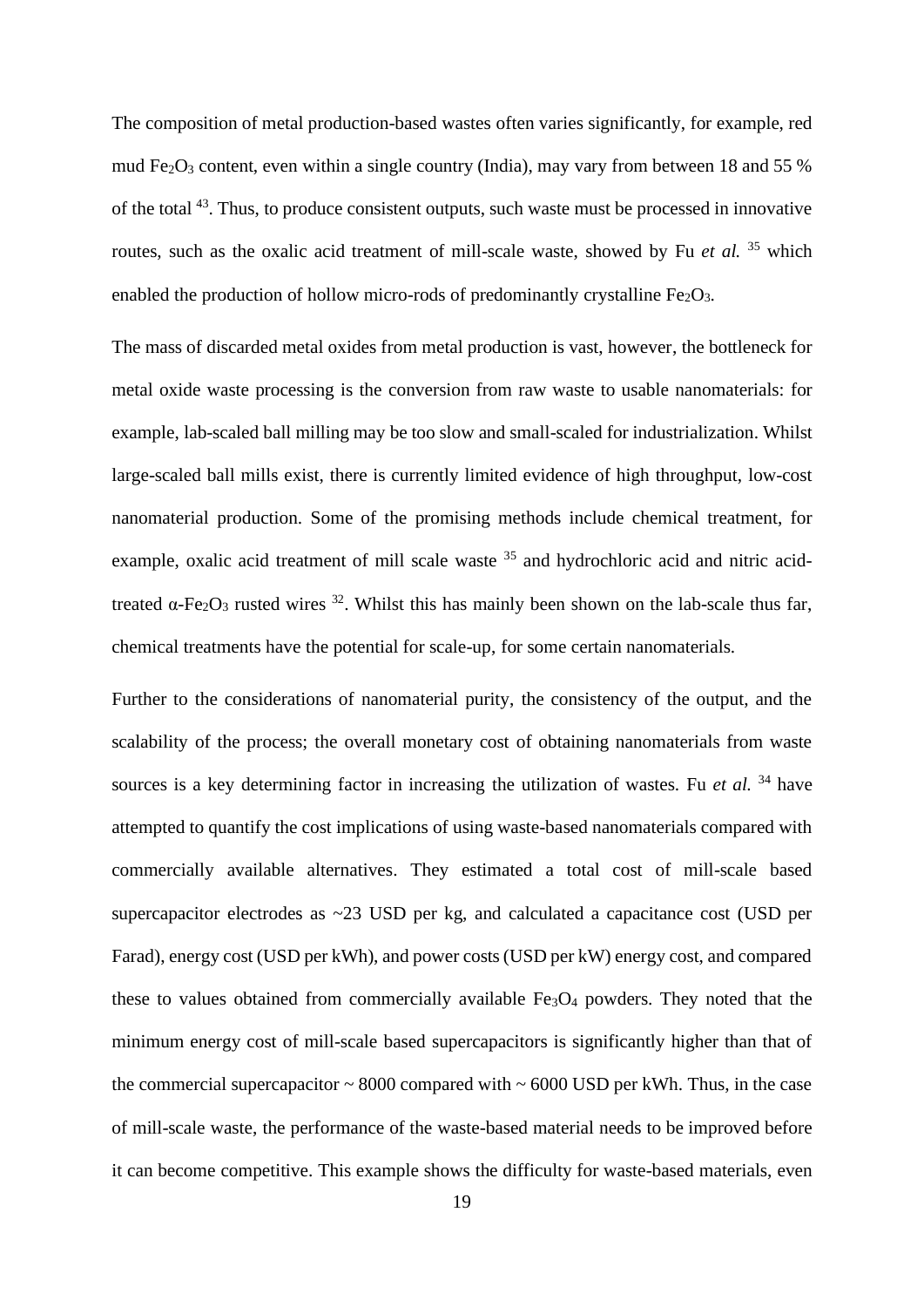when free, or near-freely available, to compete with pure, commercial alternatives if the performance of the material is relatively poor. However, many other materials discussed in this review have shown comparable and even improved performance over pure equivalents; and thus, provide solid evidence that future waste-based nanomaterials may be commercially viable.

One downside to the majority of work summarised in this review is that few materials benchmark themselves against commercial or gold-standard material competitors. The supplemental table in S1 shows a comparison, between the performance of recycled nanomaterials and the research or commercial alternatives., Most of the current research does not provide a cost-benefit or environmental analysis of their work. Whilst this is understandable since most material scientists are not economists or environmentalists. However, when the issues of cost and environmental improvement are the main, or even sole, justifications of undertaking and publishing research (as is the case of many of the reviewed papers), the overall impact and buy-in from the wider scientific community, and industry, would potentially increase if quantitative data on the money saved and positive environmental impact were more widely available.

## **3.1 Key future directions for Energy storage**

In this paper, we have reviewed a range of energy storage materials derived from waste-based metal oxide nanomaterials. Some of this high-quality research has shown promising performance which is comparable to commercially available materials and we believe that in particular (i) red mud  $36-37$  and (ii) thermocol sheets<sup>33</sup> may warrant further research, as they have both been shown in working supercapacitor devices, suggestive that these could be scaled up. However, the outlook for future work is uncertain due to two main areas. Firstly, very few of the waste-based energy materials here have had in-depth cost-analysis completed on them,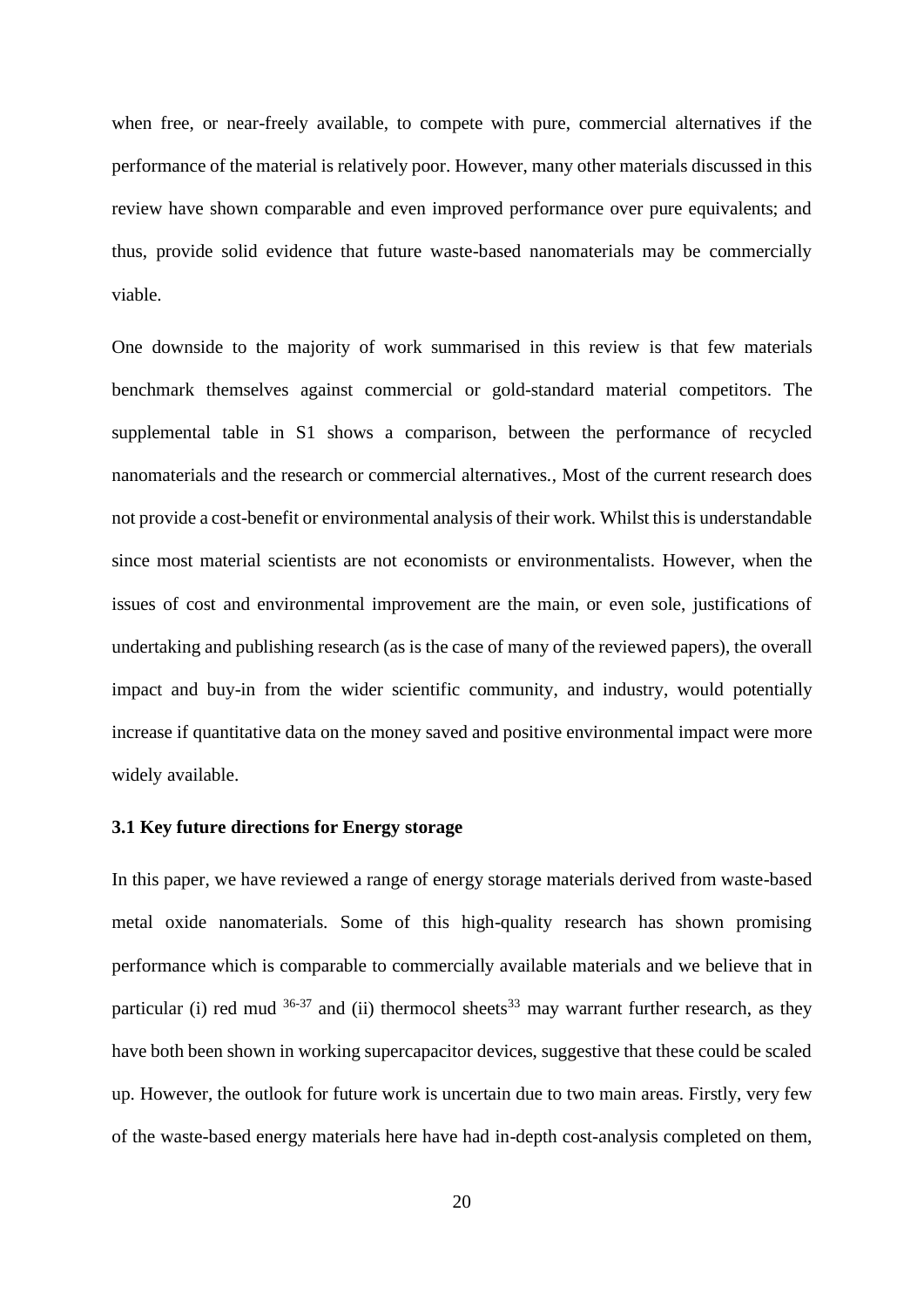and this is a major drawback: if this is not made clear in published work then the uptake may not increase. There should be greater collaboration with economists and waste-production companies. This may also help to attract government support and subsidies which would make waste-based energy much more financially attractive. For example, in Taiwan, the concept of sustainable materials management <sup>44</sup> was used to encourage recycling enterprises to increase material circulation as a solution to the resource scarcity issue.

Finally, the performance of waste-based materials should not just be compared to similar materials, they should be compared to the overall best-performing materials to give readers a clearer view of the relative performance. For example, the overall goal of 15-minute charging time for batteries should be a key goal for waste-based batteries, as it is for the battery industry overall <sup>45</sup> however this is rarely discussed in the context of waste-based energy nanomaterials. The combined performance and cost-benefit of waste-based energy nanomaterials will be the driving factors to usefully recycle these damaging wastes.

# **3.2 Key future directions for Catalysis**

As with waste-based nanomaterials for energy storage, the recycling of metal-oxides for use in catalysis should include real cost-benefit analysis and focus on the highest value streams. Cost should be minimized and simplified by reducing the number of steps taken in processing and innovation in this area may be a key step in increasing the volume of recycled products in catalytic applications. Furthermore, the overall environmental benefit of the recycling process should be analyzed and the environmental harm caused by the recycling process. For example, the damage caused by any solvents or toxic additives  $46$  should be considered against the potential benefit of recycling.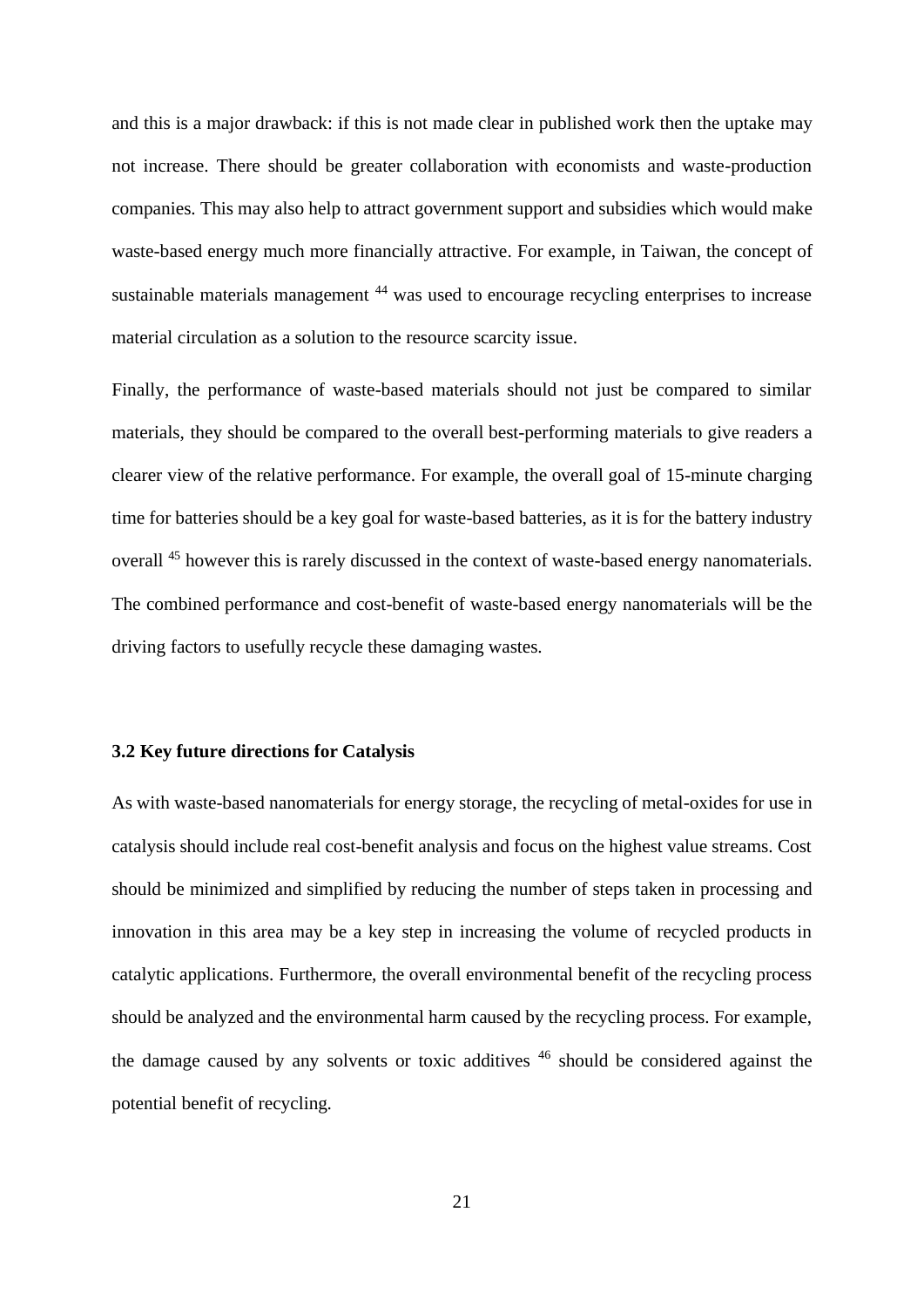### **3.3 Key future directions for Sensing**

Compared with energy storage and catalysis, the field of waste-based sensors is relatively young and the volume of work is lower. As this field progresses, some initial feasibility studies should be undertaken. Compared with the volume of material required in energy storage and catalysts (driven, for example, by industry and transportation) the overall mass of sensing material is considerably lower. Thus the benefit of saving money, and usefully removing material from the waste-cycle, are much lower for sensors. Furthermore, sensors require a high level of precision and accuracy that may be greatly affected by the changing composition of the waste-based materials. For example, red-mud rGO nanocomposites showed very high performance for sensing arsenic, however, since the composition of red mud can vary widely across different sites <sup>43</sup>; this would greatly alter the relative performance of sensors comprising nominally similar red mud. Another key aspect regarding low-cost sensors is how they can be miniaturized and work in remote settings. Currently, this is an area that has not been sufficiently addressed.

### **4. CONCLUSIONS**

In this review, we have given a brief overview of the state of the art of research into the recycling of waste-based metal oxides into nanomaterials for energy storage, catalysis, and sensing. We have seen that the impurities in some of these materials, notably red mud, and calcium-based catalysts, may improve the performance over more purified materials. There are abundant sources of waste, that, if under-used, will continue to degrade the quality of the environment in many countries. However, if these sources are more widely utilized, especially in energy storage materials, and further innovations in large-scale manufacturing are realized,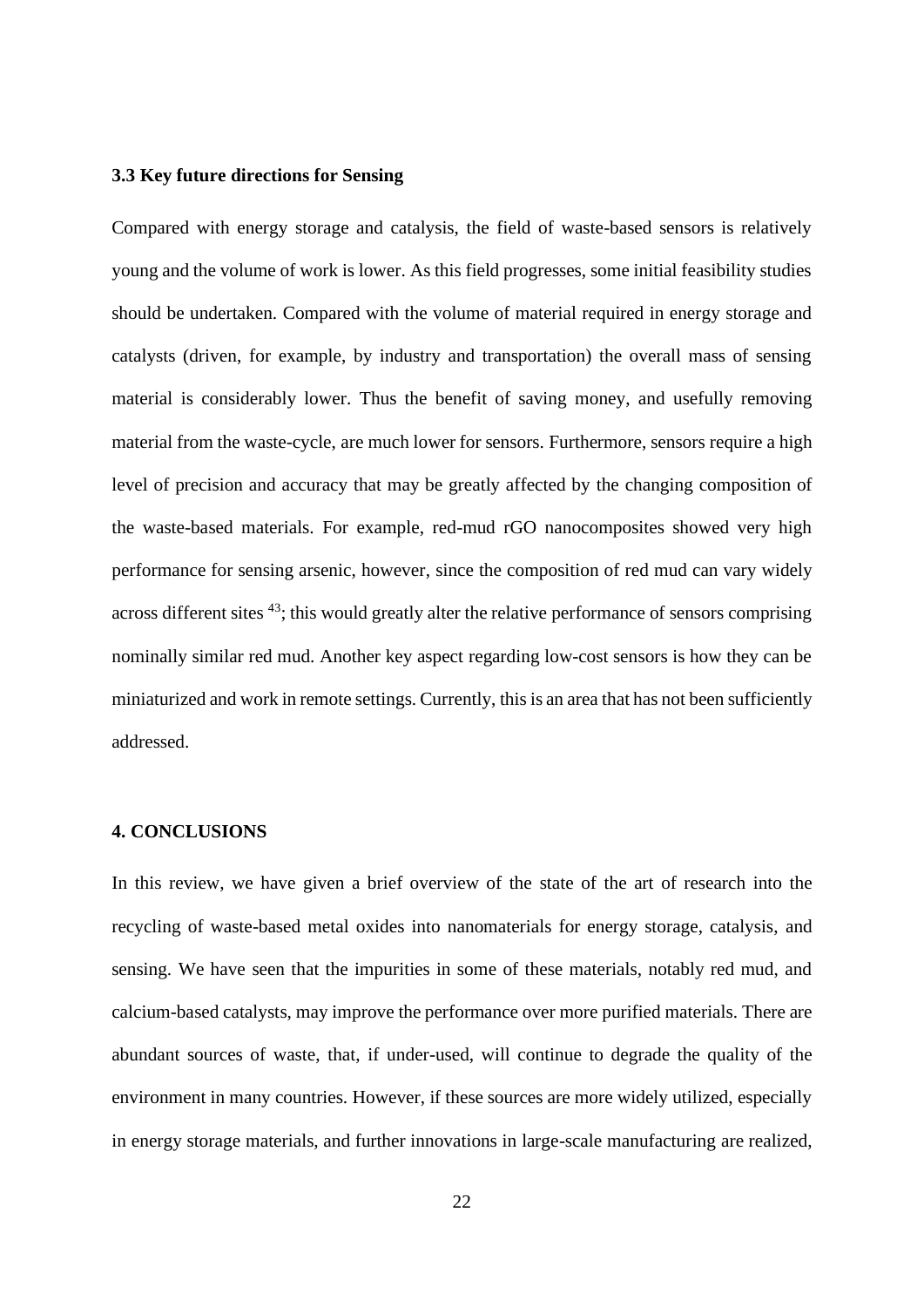then these environmental liabilities may become a source of wealth for many communities. However, a lack of quantification of the positive environmental and economic impact appears to, thus far, undermined the wide-scale application of waste streams for producing metal-oxide nanoparticles.

## **REFERENCES**

1. Fang, J.; Guo, D.; Kang, C.; Wan, S.; Li, S.; Fu, L.; Liu, G.; Liu, Q., Enhanced heteroelements doping content in biomass waste-derived carbon for high performance supercapacitor. *International Journal of Energy Research* **2019,** *43* (14), 8811-8821.

2. Demir, M.; Tessema, T.-D.; Farghaly, A. A.; Nyankson, E.; Saraswat, S. K.; Aksoy, B.; Islamoglu, T.; Collinson, M. M.; El-Kaderi, H. M.; Gupta, R. B., Lignin-derived heteroatomdoped porous carbons for supercapacitor and CO2 capture applications. *International Journal of Energy Research* **2018,** *42* (8), 2686-2700.

3. Rajesh, M.; Manikandan, R.; Park, S.; Kim, B. C.; Cho, W.-J.; Yu, K. H.; Raj, C. J., Pinecone biomass-derived activated carbon: the potential electrode material for the development of symmetric and asymmetric supercapacitors. *International Journal of Energy Research* **2020,** *n/a* (n/a).

4. Olabi, A. G.; Nassef, A. M.; Rodriguez, C.; Abdelkareem, M. A.; Rezk, H., Application of artificial intelligence to maximize methane production from waste paper. *International Journal of Energy Research* **2020,** *n/a* (n/a).

5. Moulod, M.; Jalali, A.; Asmatulu, R., Biogas derived from municipal solid waste to generate electrical power through solid oxide fuel cells. *International Journal of Energy Research* **2016,** *40* (15), 2091-2104.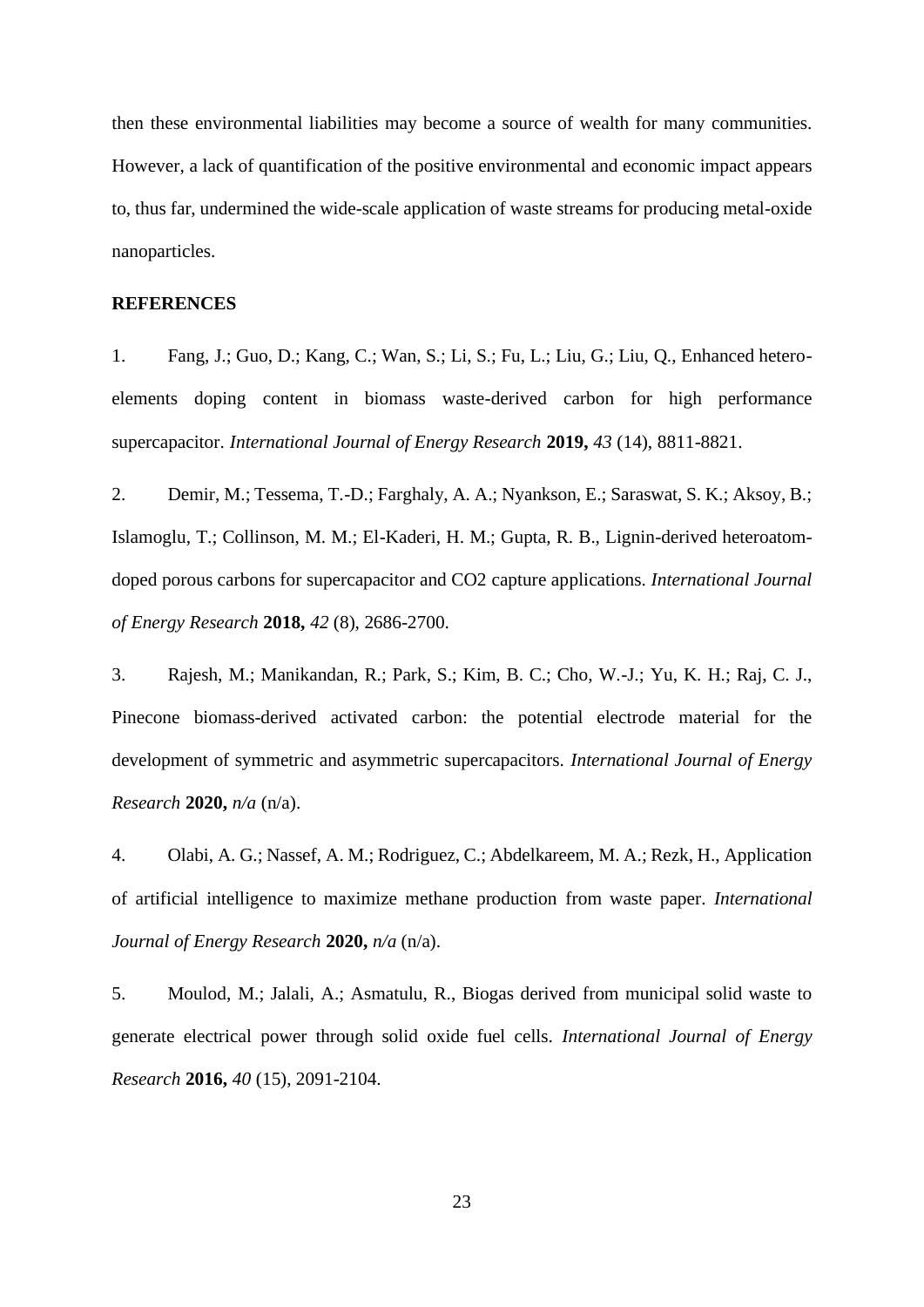6. C, M.; T, S.; M, C., A review on conversion techniques of liquid fuel from waste plastic materials. *International Journal of Energy Research* **2017,** *41* (11), 1534-1552.

7. Hussain, K.; Hussain, Z.; Gulab, H.; Mabood, F.; Khan, K. M.; Perveen, S.; Hassan Bin Khalid, M., Production of fuel by co-pyrolysis of Makarwal coal and waste polypropylene through a hybrid heating system of convection and microwaves. *International Journal of Energy Research* **2016,** *40* (11), 1532-1540.

8. Deng, J.; You, Y.; Sahajwalla, V.; Joshi, R. K., Transforming waste into carbon-based nanomaterials. *Carbon* **2016,** *96*, 105-115.

9. Breivik, K.; Armitage, J. M.; Wania, F.; Jones, K. C., Tracking the Global Generation and Exports of e-Waste. Do Existing Estimates Add up? *Environmental Science & Technology*  **2014,** *48* (15), 8735-8743.

10. Zhang, T.-a.; Wang, Y.; Lu, G.; Liu, Y.; Zhang, W.; Zhao, Q. In *Comprehensive Utilization of Red Mud: Current Research Status and a Possible Way Forward for Nonhazardous Treatment*, Light Metals 2018, Cham, 2018//; Martin, O., Ed. Springer International Publishing: Cham, 2018; pp 135-141.

11. Cengeloglu, Y.; Tor, A.; Ersoz, M.; Arslan, G., Removal of nitrate from aqueous solution by using red mud. *Separation and Purification Technology* **2006,** *51* (3), 374-378.

12. Atchudan, R.; Perumal, S.; Jebakumar Immanuel Edison, T. N.; Lee, Y. R., Facile synthesis of monodisperse hollow carbon nanospheres using sucrose by carbonization route. *Materials Letters* **2016,** *166*, 145-149.

13. Anton, A.; Rékási, M.; Uzinger, N.; Széplábi, G.; Makó, A., Modelling the Potential Effects of the Hungarian Red Mud Disaster on Soil Properties. *Water, Air, & Soil Pollution*  **2012,** *223* (8), 5175-5188.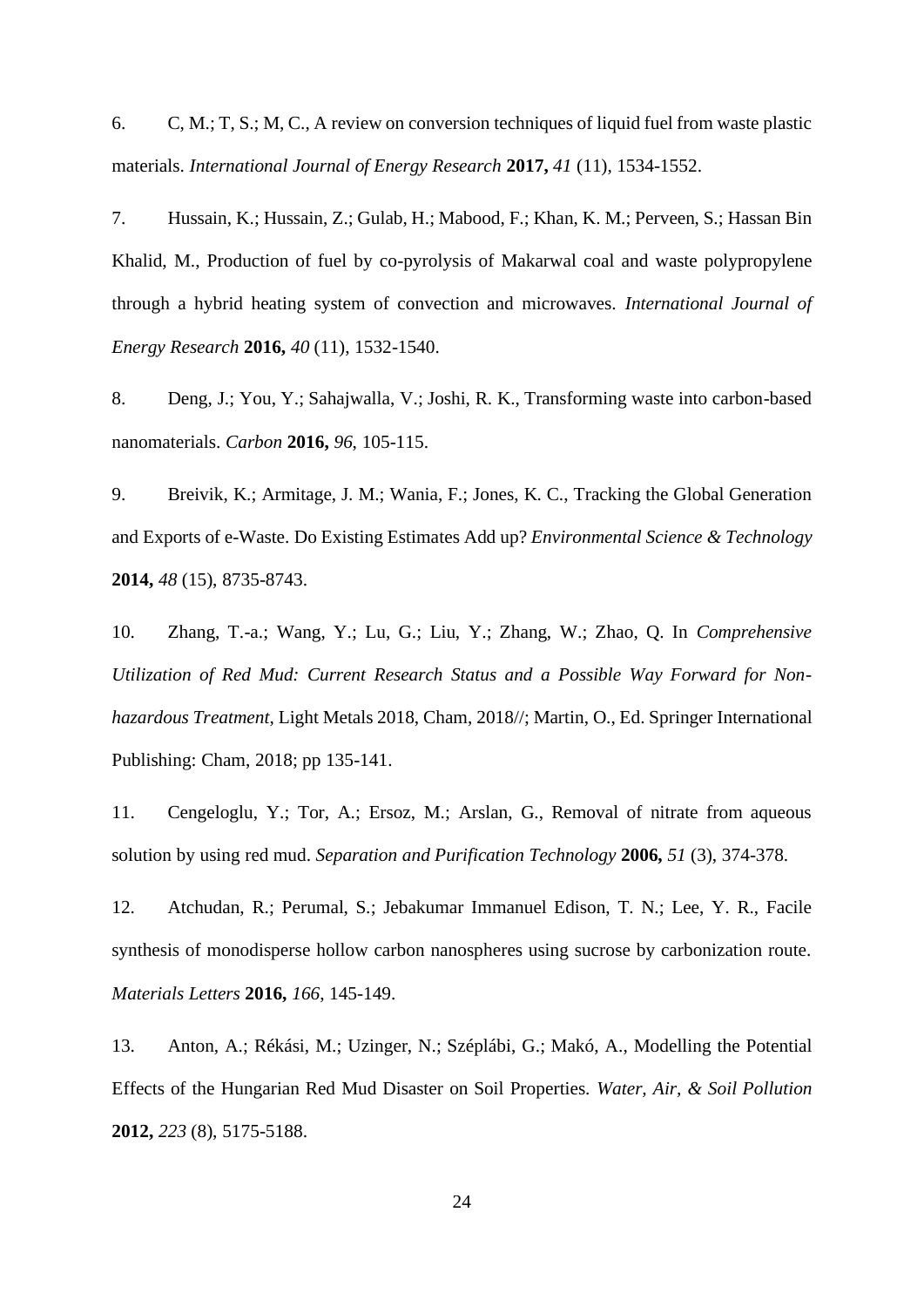14. Mukiza, E.; Zhang, L.; Liu, X.; Zhang, N., Utilization of red mud in road base and subgrade materials: A review. *Resources, Conservation and Recycling* **2019,** *141*, 187-199.

15. Wang, S.; Boyjoo, Y.; Choueib, A.; Zhu, Z. H., Removal of dyes from aqueous solution using fly ash and red mud. *Water Research* **2005,** *39* (1), 129-138.

16. Gao, J.-t.; Li, S.-q.; Zhang, Y.-t.; Zhang, Y.-l.; Chen, P.-y.; Shen, P., Process of Re-Resourcing of Converter Slag. *Journal of Iron and Steel Research International* **2011,** *18* (12), 32-39.

17. Yi, H.; Xu, G.; Cheng, H.; Wang, J.; Wan, Y.; Chen, H., An Overview of Utilization of Steel Slag. *Procedia Environmental Sciences* **2012,** *16*, 791-801.

18. Zeng, X.; Mathews, J. A.; Li, J., Urban Mining of E-Waste is Becoming More Cost-Effective Than Virgin Mining. *Environmental Science & Technology* **2018,** *52* (8), 4835-4841.

19. Buzatu, M.; Săceanu, S.; Ghica, V. G.; Iacob, G.; Buzatu, T., Simultaneous recovery of Zn and MnO2 from used batteries, as raw materials, by electrolysis. *Waste Management* **2013,** *33* (8), 1764-1769.

20. Zhan, L.; Li, O.; Wang, Z.; Xie, B., Recycling Zinc and Preparing High-Value-Added Nanozinc Oxide from Waste Zinc–Manganese Batteries by High-Temperature Evaporation-Separation and Oxygen Control Oxidation. *ACS Sus. Chem. Eng.* **2018,** *6* (9), 12104-12109.

21. Farzana, R.; Hassan, K.; Sahajwalla, V., Manganese oxide synthesized from spent Zn-C battery for supercapacitor electrode application. *Scientific Reports* **2019,** *9* (1), 8982.

22. Luo, Y.; Yang, T.; Li, Z.; Xiao, B.; Zhang, M., High performance of Mn3O4 cubes for supercapacitor applications. *Materials Letters* **2016,** *178*, 171-174.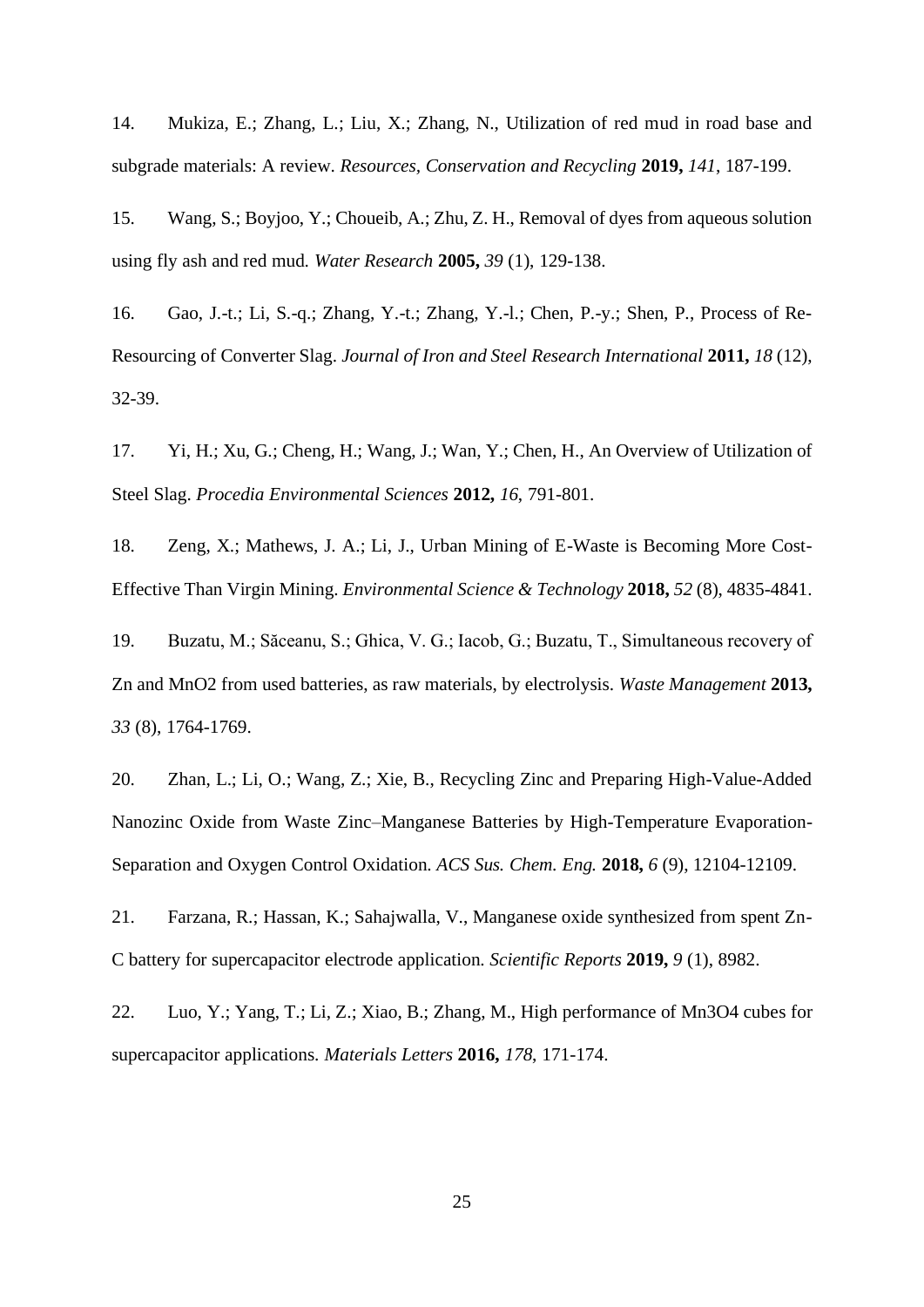23. Ruan, J.; Huang, J.; Dong, L.; Huang, Z., Environmentally Friendly Technology of Recovering Nickel Resources and Producing Nano-Al2O3 from Waste Metal Film Resistors. *ACS Sus. Chem. Eng.* **2017,** *5* (9), 8234-8240.

24. Niu, B.; Xu, Z., Innovating e-waste recycling: From waste multi-layer ceramic capacitors to NbPb codoped and ag-Pd-Sn-Ni loaded BaTiO3 nano-photocatalyst through onestep ball milling process. *Sustainable Materials and Technologies* **2019,** *21*, e00101.

25. Maroufi, S.; Mayyas, M.; Nekouei, R. K.; Assefi, M.; Sahajwalla, V., Thermal Nanowiring of E-Waste: A Sustainable Route for Synthesizing Green Si3N4 Nanowires. *ACS Sus. Chem. Eng.* **2018,** *6* (3), 3765-3772.

26. Kang, W.; Kim, J.-C.; Noh, J. H.; Kim, D.-W., Waste Liquid-Crystal Display Glass-Directed Fabrication of Silicon Particles for Lithium-Ion Battery Anodes. *ACS Sus. Chem. Eng.*  **2019,** *7* (18), 15329-15338.

27. Sun, L.; Su, T.; Xu, L.; Du, H.-B., Preparation of uniform Si nanoparticles for highperformance Li-ion battery anodes. *Physical Chemistry Chemical Physics* **2016,** *18* (3), 1521- 1525.

28. Wang, N.; Ma, Z.; Yao, M.; Sun, J.; Hu, W., Waste stainless steel mesh anodized under hydrothermal environment for flexible negative electrode of supercapacitor. *Journal of Porous Materials* **2019,** *26* (5), 1489-1494.

29. Zhang, M.; Li, X.; Wang, X.; Li, D.; Zhao, N., Three-Dimensional Core-Branch α-Fe2O3@NiO/Carbon Cloth Heterostructured Electrodes for Flexible Supercapacitors. *Frontiers in Chemistry* **2020,** *7*, 887.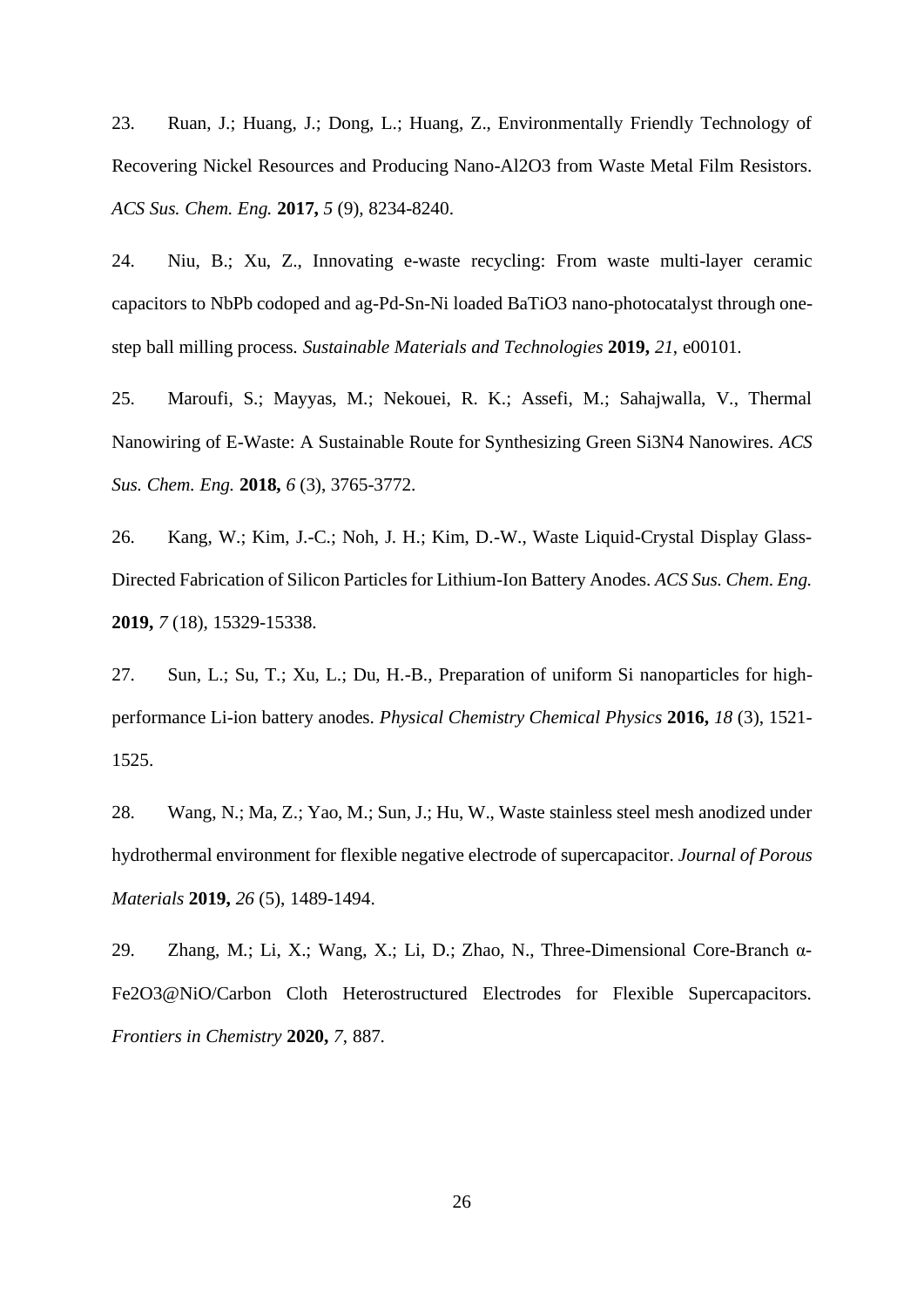30. Tan, Z.; Yu, F.; Liu, L.; Jia, X.; Lv, Y.; Chen, L.; Xu, Y.; Shi, Y.; Guo, X., Cu-Doped Porous Carbon Derived from Heavy Metal-Contaminated Sewage Sludge for High-Performance Supercapacitor Electrode Materials. *Nanomaterials* **2019,** *9* (6).

31. Deganello, F.; Joshi, M.; Liotta, L. F.; La Parola, V.; Marcì, G.; Pantaleo, G., Sustainable Recycling of Insoluble Rust Waste for the Synthesis of Iron-Containing Perovskite-Type Catalysts. *ACS Omega* **2019,** *4* (4), 6994-7004.

32. Mhamane, D.; Kim, H.-K.; Aravindan, V.; Roh, K. C.; Srinivasan, M.; Kim, K.-B., Rusted iron wire waste into high performance anode (α-Fe2O3) for Li-ion batteries: an efficient waste management approach. *Green Chemistry* **2016,** *18* (5), 1395-1404.

33. Vadiyar, M. M.; Liu, X.; Ye, Z., Utilizing Waste Thermocol Sheets and Rusted Iron Wires to Fabricate Carbon–Fe3O4 Nanocomposite-Based Supercapacitors: Turning Wastes into Value-Added Materials. *ChemSusChem* **2018,** *11* (14), 2410-2420.

34. Fu, C.; Grant, P. S., Toward Low-Cost Grid Scale Energy Storage: Supercapacitors Based on Up-Cycled Industrial Mill Scale Waste. *ACS Sus. Chem. Eng.* **2015,** *3* (11), 2831- 2838.

35. Fu, C.; Mahadevegowda, A.; Grant, P. S., Production of hollow and porous Fe2O3 from industrial mill scale and its potential for large-scale electrochemical energy storage applications. *Journal of Materials Chemistry A* **2016,** *4* (7), 2597-2604.

36. Bhattacharya, G.; Fishlock, S. J.; Roy, J. S.; Pritam, A.; Banerjee, D.; Deshmukh, S.; Ghosh, S.; McLaughlin, J. A.; Roy, S. S., Effective Utilization of Waste Red Mud for High Performance Supercapacitor Electrodes. *Global Challenges* **2019,** *3* (2), 1800066.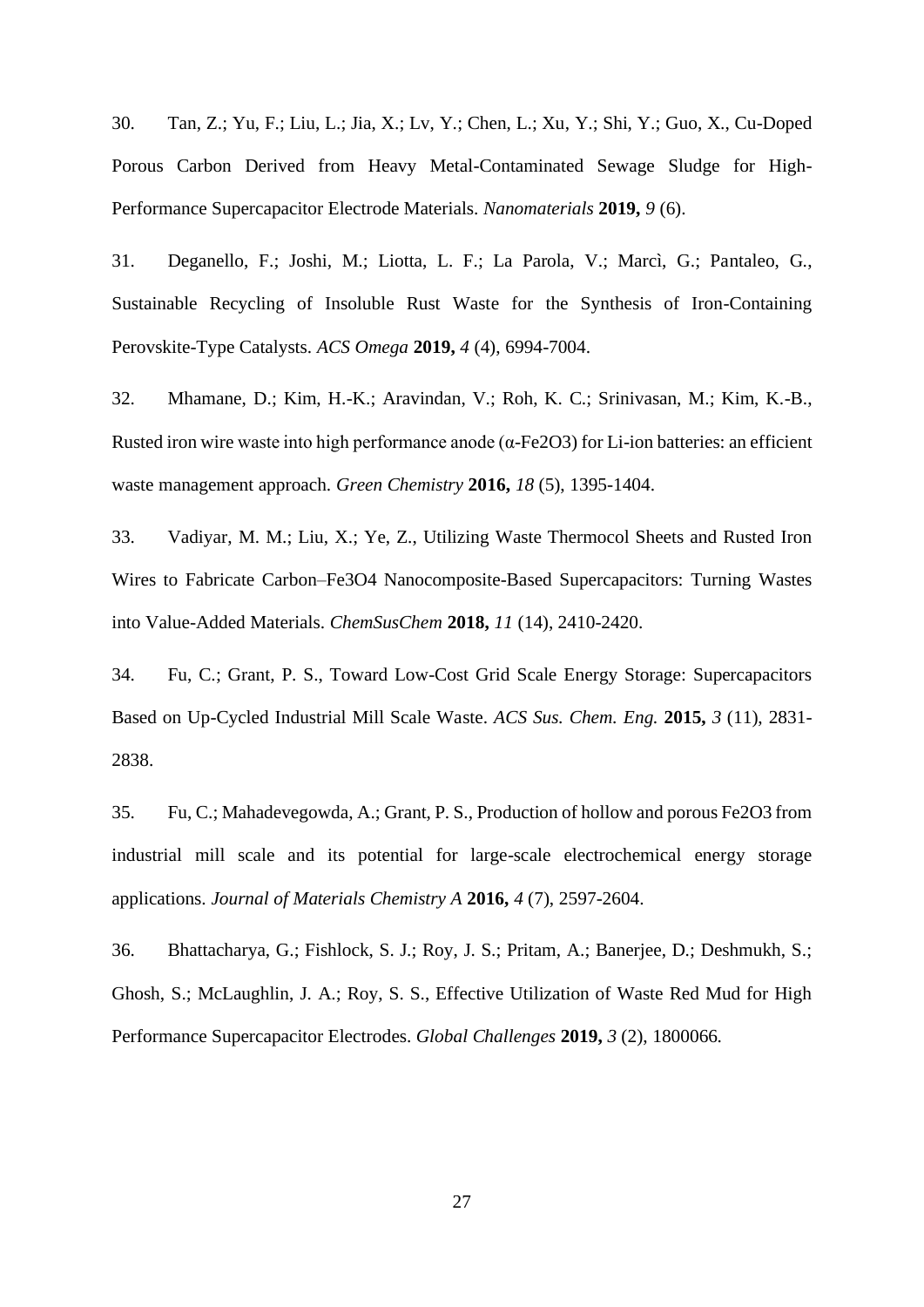37. Bhattacharya, G.; Fishlock, S. J.; Pritam, A.; Sinha Roy, S.; McLaughlin, J. A., Recycled Red Mud–Decorated Porous 3D Graphene for High-Energy Flexible Micro-Supercapacitor. *Advanced Sustainable Systems* **2020,** *4* (4), 1900133.

38. Suryawanshi, A.; Aravindan, V.; Madhavi, S.; Ogale, S., Red Mud and Li-Ion Batteries: A Magnetic Connection. *ChemSusChem* **2016,** *9* (16), 2193-2200.

39. Koo, B.; Xiong, H.; Slater, M. D.; Prakapenka, V. B.; Balasubramanian, M.; Podsiadlo, P.; Johnson, C. S.; Rajh, T.; Shevchenko, E. V., Hollow Iron Oxide Nanoparticles for Application in Lithium Ion Batteries. *Nano Letters* **2012,** *12* (5), 2429-2435.

40. Deshmukh, S.; Banerjee, D.; Bhattacharya, G.; Fishlock, S. J.; Barman, A.; McLaughlin, J.; Roy, S. S., Red Mud-Reduced Graphene Oxide Nanocomposites for the Electrochemical Sensing of Arsenic. *ACS Applied Nano Materials* **2020,** *3* (5), 4084-4090.

41. Kuwahara, Y.; Tsuji, K.; Ohmichi, T.; Kamegawa, T.; Mori, K.; Yamashita, H., Waste-Slag Hydrocalumite and Derivatives as Heterogeneous Base Catalysts. *ChemSusChem* **2012,** *5* (8), 1523-1532.

42. Abdelbasir, S. M.; El-Sheikh, S. M.; Morgan, V. L.; Schmidt, H.; Casso-Hartmann, L. M.; Vanegas, D. C.; Velez-Torres, I.; McLamore, E. S., Graphene-Anchored Cuprous Oxide Nanoparticles from Waste Electric Cables for Electrochemical Sensing. *ACS Sus. Chem. Eng.*  **2018,** *6* (9), 12176-12186.

43. Samal, S.; Ray, A. K.; Bandopadhyay, A., Proposal for resources, utilization and processes of red mud in India — A review. *International Journal of Mineral Processing* **2013,** *118*, 43-55.